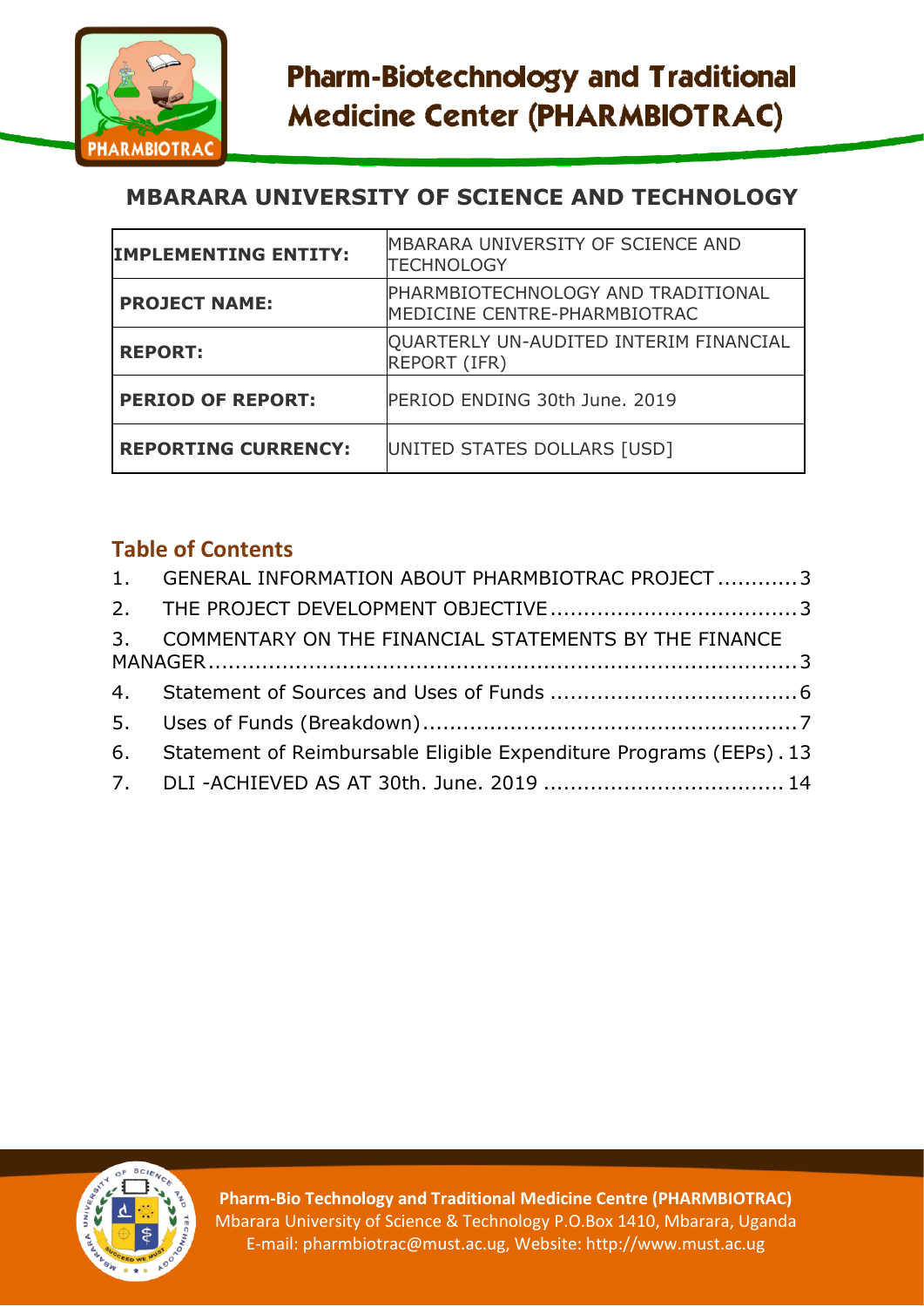

### **STATEMENT OF RESPONSIBILITIES OF THE ACCOUNTING OFFICER**

The Eastern and Southern Africa Higher Education Centers of Excellence project (ACE II) Financing Agreement requires the recipient through MoES to maintain a financial management system in accordance with the provisions of section 4.09 of the General conditions. The recipient shall cause Mbarara University of science and Technology to have their financial statements audited in accordance with the provision of section 4.09(b) of the general conditions.

Management accepts the responsibility for the financial statements, which have been prepared using appropriate accounting policies in conformity with the financing agreement and in the manner required by the World Bank guidelines for financial reporting and auditing of ACE II financed activities. Management also accepts the responsibility for safeguarding the assets of the project against fraud and other irregularities. Management further accepts the responsibility for the maintenance of accounting records which have been used in the preparation of the financial statements as well as adequate systems of internal financial control.

Financial statements have been prepared on cash basis accounting and comply with the generally accepted accounting practice for the public sector.

Nothing has come to the attention of management to indicate that any breakdown in the functioning of these controls resulting in loss of project funds has occurred during the year.

Management accepts the responsibility that the Project funds have been expended in accordance with the intended purposes as specified in the financing Agreement.

……………………………………………………

Accounting Officer (Names & Signature)

Date……………………………………..

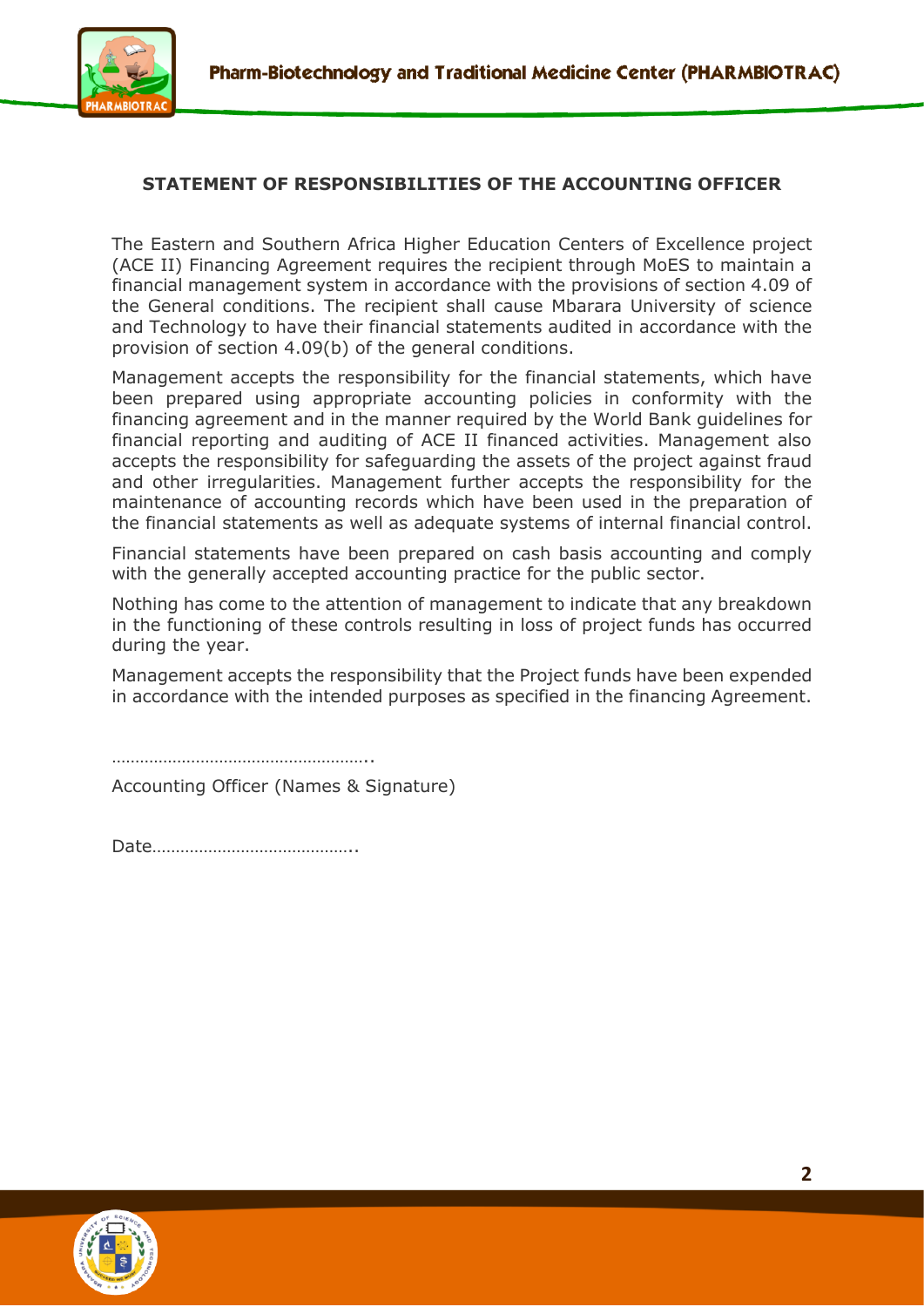

## <span id="page-2-0"></span>**1. GENERAL INFORMATION ABOUT PHARMBIOTRAC PROJECT**

The Eastern and Southern Africa Higher Education Centers of Excellence (ACE II) project supports the governments of eight participating countries – Ethiopia, Kenya, Malawi, Mozambique, Rwanda, Tanzania, Uganda, and Zambia in strengthening the selected ACEs to deliver quality post-graduate education and build collaborative research capacity in the regional priority areas. In Uganda, the project is implemented by the MoES through Makerere University (MUK) with two centers, Uganda Martyrs University (UMU) and Mbarara University of Science and Technology (MUST).

## <span id="page-2-1"></span>**2. THE PROJECT DEVELOPMENT OBJECTIVE**

The Project Development Objective (PDO) is 'To strengthen selected Eastern and Southern African higher education institutions to deliver quality post-graduate education and build collaborative research capacity in the region priority areas.

## <span id="page-2-2"></span>**3. COMMENTARY ON THE FINANCIAL STATEMENTS BY THE FINANCE MANAGER**

### **1) Presentation currency**

The reporting and presentation currency is the United States dollars (usd) in accordance to the donor requirements. Transactions in Uganda shillings have been converted to dollars using the Transaction exchange rate at Time of Transfer (First in First out).

The closing Exchange rate as at 30th June .2019 was 3664.76

#### **2) Income**

During the six months 1st January to 30th June 2019, the project received USD 695,733 from the World bank IDA funds out of the budgeted income of USD 1,179,451 which was a performance of 59 Percent. There was a low performance due to delayed verification and hence disbursements.

The project also received USD 11,980 from International foundation for science who are a partner to the project to support research as part of Externally Generated Revenue.

### **3) Expenditure**

Expenditure totaled to USD 394,579 out of the received income of USD 695,733 from World Bank IDA funds which was a performance of 56 percent. There was low burn rated due to having received funds due to End of the financial year.

The major categories of expenditure are as follows;

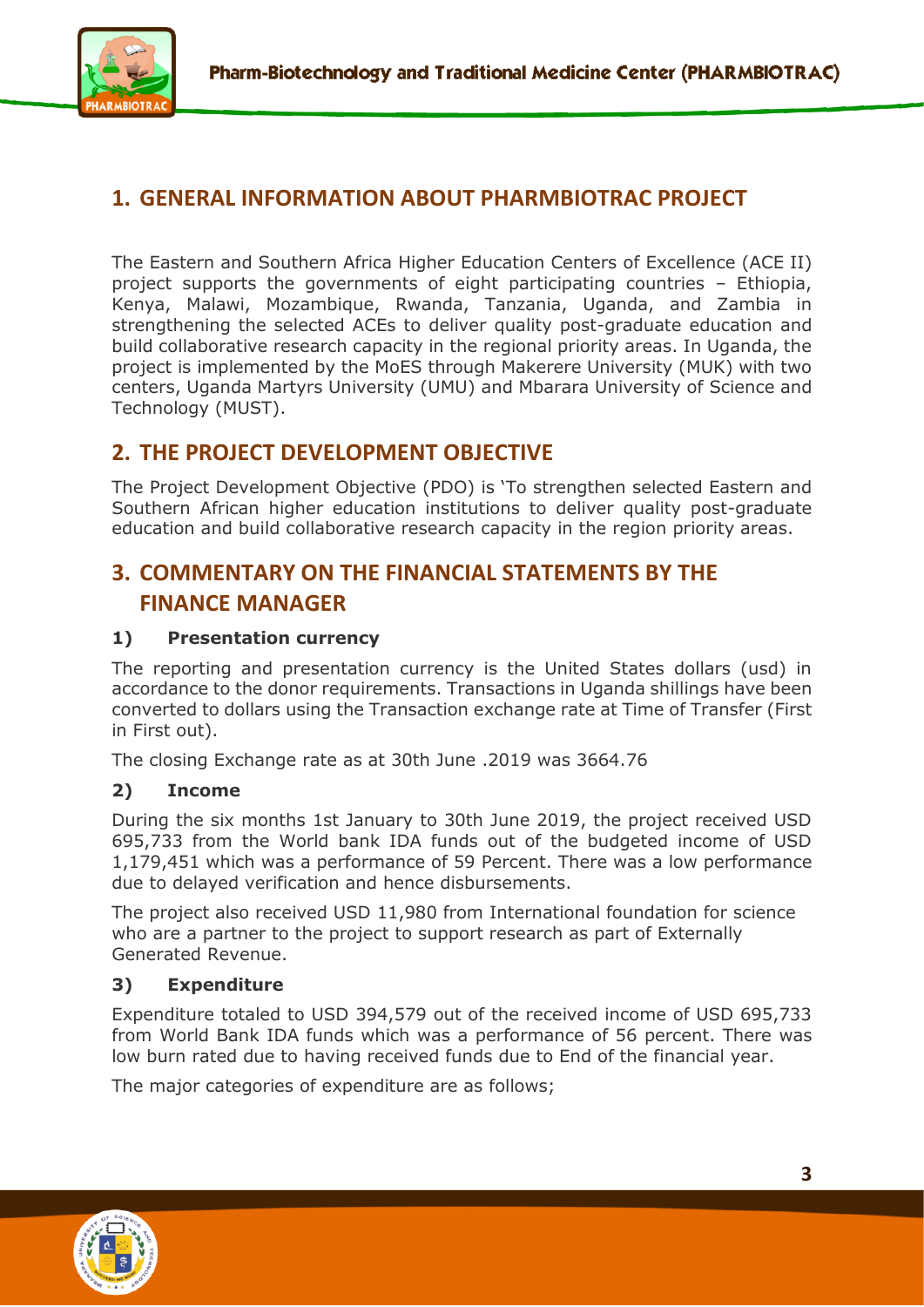

### **i) 5.1 Action plan for learning excellence**

Total expenditure on the action plan for learning excellence was USD 248,423 for the outputs of stipend for 25 PhD students (USD 97,280), 23 MSc students (USD 62,960), One Dissemination conference (USD 10,920), purchase of one 30 seater bus (USD 72,979) accommodation for 11 International students (USD 2,220) and facilitation for Industry experts (USD7,196).

#### **ii) 5.2 Action plan for research excellence**

Total expenditure on the action plan for research excellence was USD 22,373 for the outputs of staff participation in Regional conferences (USD 2250) and International conferences (USD 9,702), Research for PhD & MSc students (USD 3,233), USD 3,773 was paid for Maintenance, Insurance , service and fuel for the station wagon and payment for one laboratory technician monthly salary (USD 2,996)

#### **iii) 5.3 Action plan for Quality assurance**

Total expenditure on the action plan for quality assurance was USD3, 507 for tracer Studies, mainly this was participation in PASET Benchmarking Exercise.

#### **iv) 5.5 Action plan for attracting academic staff and students from the region**

Total expenditure was USD 29,851 in respect to 2 senior lecturers that were recruited.

#### **v) 5.6 Action plan for national and regional academic partners**

Total expenditure was USD 8,016 for facilitation of Regional visiting faculty members from Sudan (USD 7,616) and Germplasm collection maintenance – Gulu University (USD 466).

#### **vi) 5.8 Action Plan for collaboration with International Academic partners**

Total Expenditure was USD 17,977 this was spent on payments of two sabbatical lectures that were recruited to teach new program that is Clinical pharmacy the lectures are from USA and Ethiopia.

#### **vii) 5.9 Action plan for Management and Governance**

Total expenditure was USD 45,402 this was basically spent on 5 staff salaries, capacity building, In land travels and general office management.

#### **viii) 5.10 Action Plan for sustainable Financing**

Total expenditure of USD 18,195 which was spend on salary for Chair innovation and Business Management and product Exhibition.

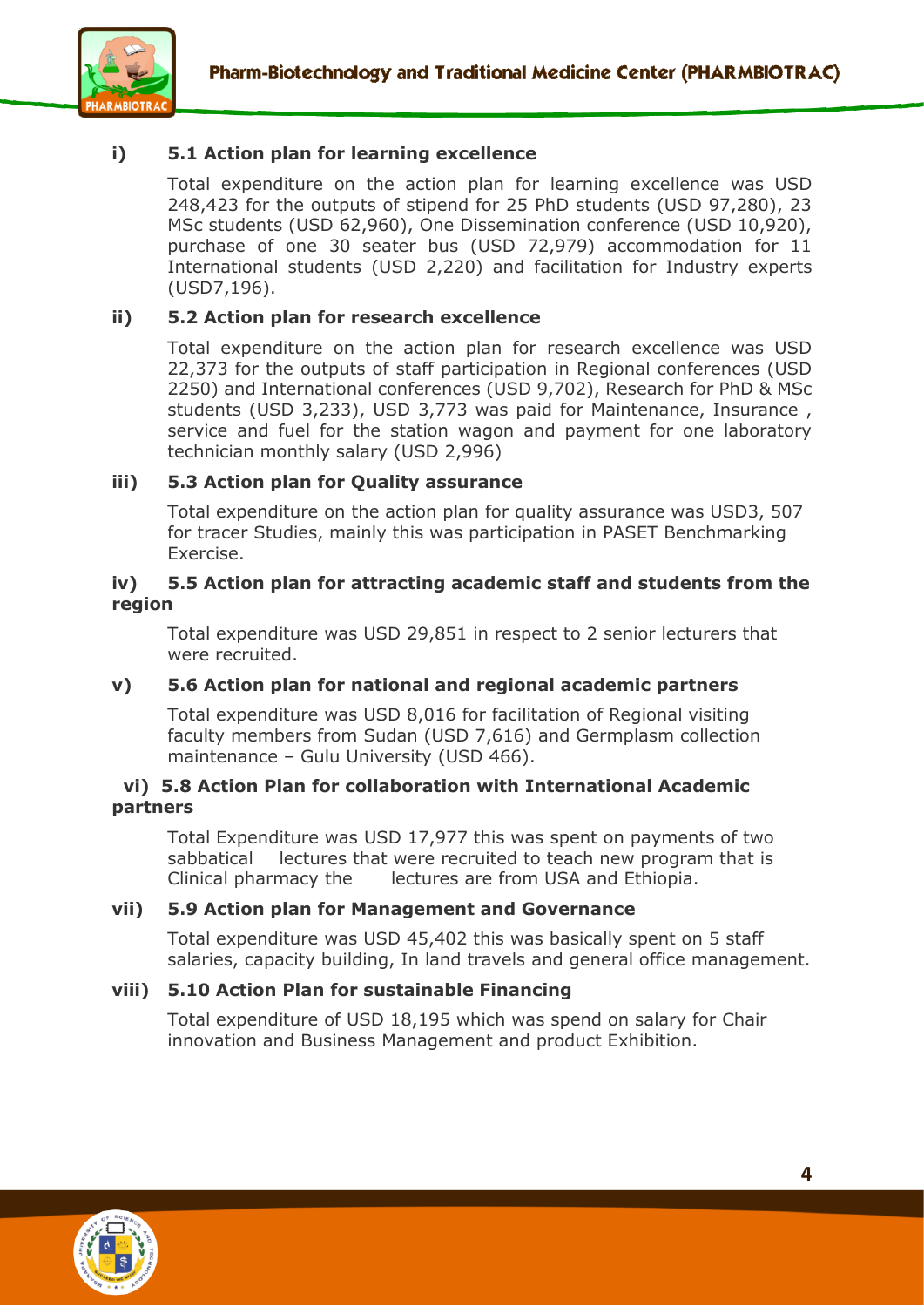

4) The opening balance for World Bank IDA funds was negative usd 27,280 which arose due utilizing funds from the HIV study project to conduct some critical activities. This was later made good when funds were received.

I take full responsibility for the completeness and integrity of these Financial **Statements** 

…………………………………………………………………………………………….

Finance Manager [Names & Signature]

………………………………

Date

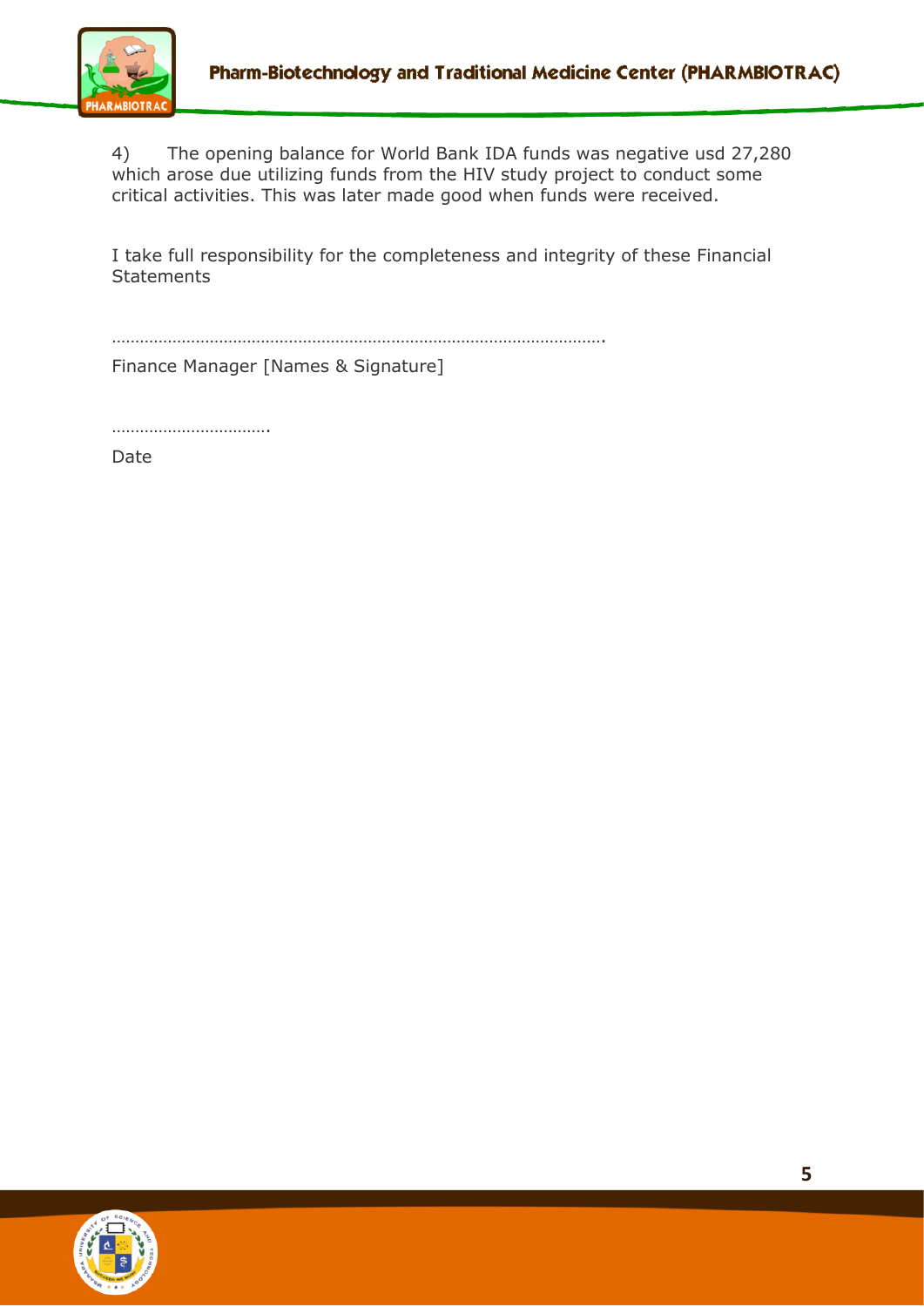

# <span id="page-5-0"></span>**4. Statement of Sources and Uses of Funds**

| <b>MBARARA UNIVERSITY OF SCIENCE AND TECHNOLOGY</b><br>AFRICA HIGHER EDUCATION CENTERS OF EXCELLENCE PROJECT (126974)<br>PHARM-BIOTECHNOLOGY AND TRADITIONAL MEDICINE CENTRE |                           |                            |  |  |  |  |  |  |  |  |
|------------------------------------------------------------------------------------------------------------------------------------------------------------------------------|---------------------------|----------------------------|--|--|--|--|--|--|--|--|
| <b>Statement of Sources and Uses of Funds</b>                                                                                                                                |                           |                            |  |  |  |  |  |  |  |  |
| for the semi-annual period ending 30th. June. 2019                                                                                                                           |                           |                            |  |  |  |  |  |  |  |  |
|                                                                                                                                                                              |                           |                            |  |  |  |  |  |  |  |  |
|                                                                                                                                                                              |                           | <b>Cummulative To Date</b> |  |  |  |  |  |  |  |  |
|                                                                                                                                                                              | Semi-Annual Period ending |                            |  |  |  |  |  |  |  |  |
|                                                                                                                                                                              | From 1st. Jan.2019 to     |                            |  |  |  |  |  |  |  |  |
| <b>Sources of Fund</b>                                                                                                                                                       | 30.June.2019              | 24 Months                  |  |  |  |  |  |  |  |  |
|                                                                                                                                                                              |                           |                            |  |  |  |  |  |  |  |  |
| <b>Opening Cash Balance</b>                                                                                                                                                  |                           |                            |  |  |  |  |  |  |  |  |
| <b>Government Funds</b>                                                                                                                                                      |                           |                            |  |  |  |  |  |  |  |  |
| World Bank IDA Funds                                                                                                                                                         | (27, 280)                 |                            |  |  |  |  |  |  |  |  |
| <b>Student Fees</b>                                                                                                                                                          |                           | ۰                          |  |  |  |  |  |  |  |  |
| Others-Hiv Study Project                                                                                                                                                     | 36,522                    |                            |  |  |  |  |  |  |  |  |
| Total                                                                                                                                                                        | 9,242                     |                            |  |  |  |  |  |  |  |  |
| <b>Add Receipts</b>                                                                                                                                                          |                           |                            |  |  |  |  |  |  |  |  |
| <b>Government Funds</b>                                                                                                                                                      |                           |                            |  |  |  |  |  |  |  |  |
| World Bank IDA Funds                                                                                                                                                         | 695,733                   | 1,823,429                  |  |  |  |  |  |  |  |  |
| <b>Student Fees</b>                                                                                                                                                          | $\blacksquare$            | 1,807                      |  |  |  |  |  |  |  |  |
| Others-HIV Study Project                                                                                                                                                     | $\sim$                    | 111,404                    |  |  |  |  |  |  |  |  |
| Patnership With SNV                                                                                                                                                          | $\blacksquare$            | 2,556                      |  |  |  |  |  |  |  |  |
| IFS-Fund                                                                                                                                                                     | 11,980                    | 11,980                     |  |  |  |  |  |  |  |  |
| <b>Total Financing</b>                                                                                                                                                       | 716,955                   | 1,951,176                  |  |  |  |  |  |  |  |  |
| Less: ACE Expenditure as per Project Implementation Plan                                                                                                                     |                           |                            |  |  |  |  |  |  |  |  |
| Expenditure Classification 1 PHARMBIOTRAC                                                                                                                                    | 394,579                   | 1,553,944                  |  |  |  |  |  |  |  |  |
|                                                                                                                                                                              |                           |                            |  |  |  |  |  |  |  |  |
|                                                                                                                                                                              |                           |                            |  |  |  |  |  |  |  |  |
| Expenditure Classificiation 2 (HIV Study)                                                                                                                                    | 34,947                    | 109,803                    |  |  |  |  |  |  |  |  |
| <b>Total Uses of Funds by Components</b>                                                                                                                                     | 429,525                   | 1,663,746                  |  |  |  |  |  |  |  |  |
| <b>Closing Balances</b>                                                                                                                                                      | 287,429                   | 287,430                    |  |  |  |  |  |  |  |  |
|                                                                                                                                                                              |                           |                            |  |  |  |  |  |  |  |  |
|                                                                                                                                                                              |                           |                            |  |  |  |  |  |  |  |  |
| Bank of Uganda A/C 003370088400000                                                                                                                                           | 1,232                     | 1,232                      |  |  |  |  |  |  |  |  |
| Balance as per Stanchart Ugx A/C(0102808265800)                                                                                                                              | 230,694                   | 230,694                    |  |  |  |  |  |  |  |  |
| balance as per Stanchart USD A/C (8702808265800)                                                                                                                             | 55,504                    | 55,504                     |  |  |  |  |  |  |  |  |
| <b>Total Closing Cash Balance</b>                                                                                                                                            | 287,430                   | 287,430                    |  |  |  |  |  |  |  |  |
|                                                                                                                                                                              |                           |                            |  |  |  |  |  |  |  |  |
|                                                                                                                                                                              |                           |                            |  |  |  |  |  |  |  |  |
|                                                                                                                                                                              |                           |                            |  |  |  |  |  |  |  |  |
|                                                                                                                                                                              |                           |                            |  |  |  |  |  |  |  |  |
| <b>Project Accountant</b>                                                                                                                                                    |                           |                            |  |  |  |  |  |  |  |  |
|                                                                                                                                                                              |                           |                            |  |  |  |  |  |  |  |  |
|                                                                                                                                                                              |                           |                            |  |  |  |  |  |  |  |  |
|                                                                                                                                                                              |                           |                            |  |  |  |  |  |  |  |  |
| <b>Finance and Administration Director</b>                                                                                                                                   |                           |                            |  |  |  |  |  |  |  |  |
|                                                                                                                                                                              |                           |                            |  |  |  |  |  |  |  |  |
|                                                                                                                                                                              |                           |                            |  |  |  |  |  |  |  |  |
|                                                                                                                                                                              |                           |                            |  |  |  |  |  |  |  |  |
| Director/ Center Leader                                                                                                                                                      |                           |                            |  |  |  |  |  |  |  |  |
|                                                                                                                                                                              |                           |                            |  |  |  |  |  |  |  |  |
|                                                                                                                                                                              |                           |                            |  |  |  |  |  |  |  |  |
|                                                                                                                                                                              |                           |                            |  |  |  |  |  |  |  |  |
| <b>Accounting Officer</b>                                                                                                                                                    |                           |                            |  |  |  |  |  |  |  |  |

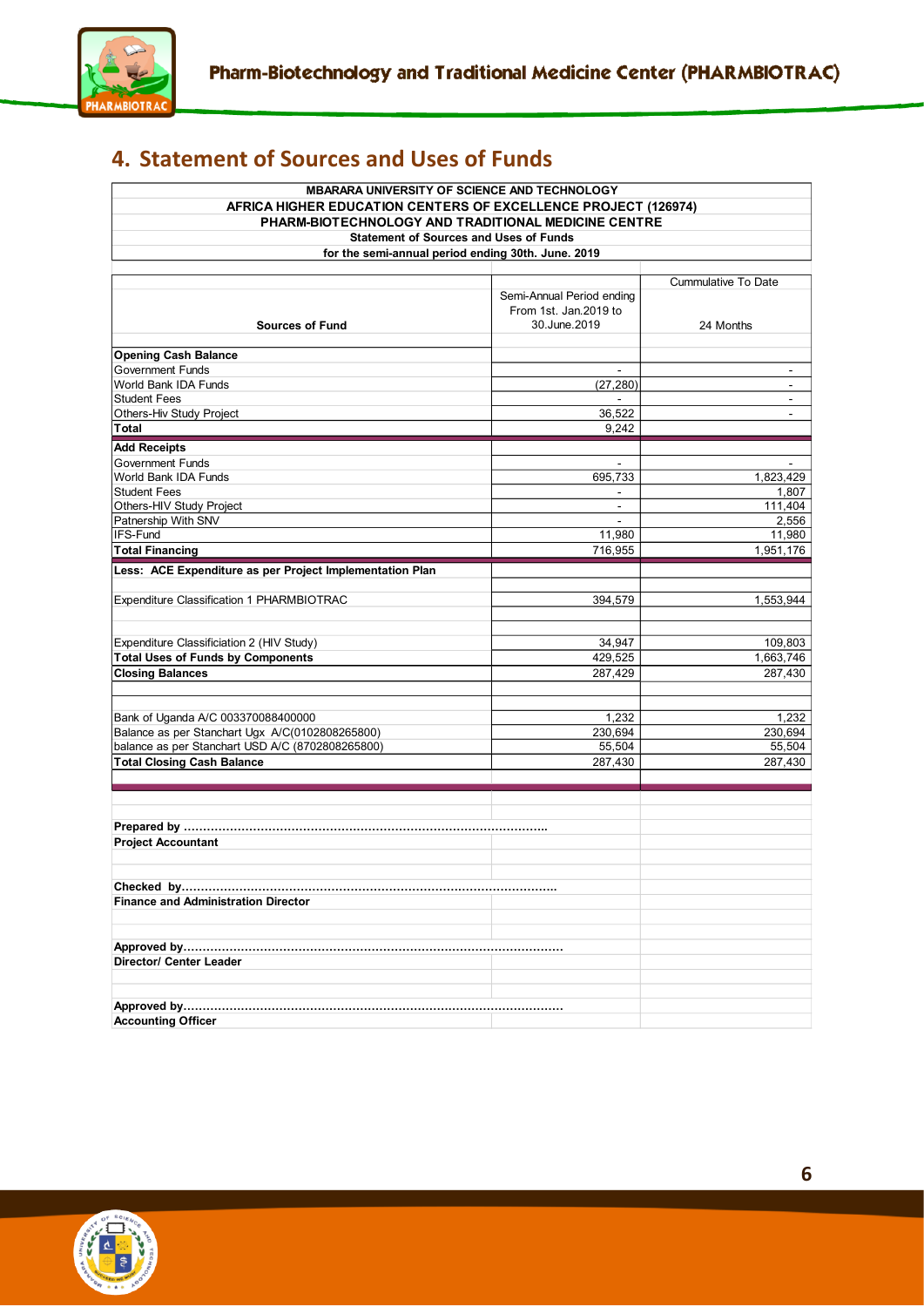

# <span id="page-6-0"></span>**5. Uses of Funds (Breakdown)**

|        |                                                                                                               |                |                          |                         |                                                  |                                          | AFRICA HIGHER EDUCATION CENTERS OF EXCELLENCE PROJECT | <b>MBARARA UNIVERSITY OF SCIENCE AND TECHNOLOGY- PHAMBIOTRAC PROJECT</b>                                                   |
|--------|---------------------------------------------------------------------------------------------------------------|----------------|--------------------------|-------------------------|--------------------------------------------------|------------------------------------------|-------------------------------------------------------|----------------------------------------------------------------------------------------------------------------------------|
|        |                                                                                                               |                |                          |                         | Uses of Funds (Breakdown)                        |                                          |                                                       |                                                                                                                            |
|        |                                                                                                               |                |                          |                         | for the semi-annual period ending 30th June 2019 |                                          |                                                       |                                                                                                                            |
|        |                                                                                                               |                |                          |                         |                                                  |                                          |                                                       |                                                                                                                            |
|        |                                                                                                               |                |                          |                         | (USD or FCFA)                                    |                                          |                                                       |                                                                                                                            |
|        |                                                                                                               |                |                          |                         |                                                  |                                          |                                                       |                                                                                                                            |
|        |                                                                                                               |                | From Ist Jan. 2019- 30th |                         |                                                  |                                          |                                                       |                                                                                                                            |
|        | <b>Expenditure</b>                                                                                            |                | Jun.2019                 |                         |                                                  | <b>Cummulative Todate</b>                |                                                       | <b>Explanation of</b>                                                                                                      |
|        |                                                                                                               |                |                          |                         | 24 Months                                        |                                          |                                                       | Variance                                                                                                                   |
|        |                                                                                                               | Actual         |                          | Planned Variance Actual |                                                  | Planned<br>Cumulativ<br>e For 2<br>years | Variance                                              |                                                                                                                            |
|        | Expenditure Classification 1 as per Project Implementation Plan                                               |                |                          |                         |                                                  |                                          |                                                       |                                                                                                                            |
|        | 5.1 Action Plan for Learning Excellence                                                                       |                |                          |                         |                                                  |                                          |                                                       |                                                                                                                            |
| 5.1.1  | Benchmarking visits (India)                                                                                   | $\pmb{0}$      | 0                        | 0                       | 31,788                                           | 35,360                                   |                                                       | Less number travelled as per<br>3,572 budget                                                                               |
|        |                                                                                                               |                |                          |                         |                                                  |                                          |                                                       | There was an under Estimate in<br>the Cost of the Air tickets due to<br>price changes at the time of                       |
| 5.1.2  | Benchmarking visits (South Africa)                                                                            | $\overline{0}$ | $\mathbf{0}$             | 0                       | 31.088                                           | 29.290                                   | $-1,798$                                              | Budget.                                                                                                                    |
| 5.1.3  | Benchmarking visits (USA)                                                                                     | $\mathbf 0$    | 0                        | 0                       | 38.740                                           | 37,995                                   |                                                       | There was an under Estimate in<br>the Cost of the Air tickets due to<br>price changes at the time of<br>$-745$ Budget.     |
| 5.1.4  | Establishment of learning teams                                                                               | $\mathbf 0$    | 1,000                    | 1,000                   | 4,197                                            | 2,000                                    |                                                       | More Number of Phd and Msc<br>-2,197 students were taken than planned.                                                     |
|        |                                                                                                               |                |                          |                         |                                                  |                                          |                                                       | ICT Equipment has just been                                                                                                |
|        | Installation of ICT systems for                                                                               |                |                          |                         |                                                  |                                          |                                                       | procured. This Expenditure will be                                                                                         |
| 5.1.5  | learning                                                                                                      | $\overline{0}$ | 3,000                    | 3,000                   | 0                                                | 13,000                                   |                                                       | 13,000 utilized in the Next quarter                                                                                        |
| 5.1.6  | Curriculum development (Short<br>courses MSc & PHD)                                                           | $\pmb{0}$      | $\mathbf 0$              | 0                       | 22,758                                           | 20,400                                   |                                                       | There was an under estimate in<br>the cost of this activity as it<br>-2,358 involved many activities.                      |
| 5.1.7  | Curriculum accreditation (Fast Tracl                                                                          | $\overline{0}$ | 0                        | 0                       | 19,263                                           | 16,000                                   |                                                       | There was an under estimate in<br>the cost of this activity as it<br>-3,263 involved many activities.                      |
| 5.1.8  | Students Hand Books (PHD & Mast                                                                               | $\overline{0}$ | 340                      | 340                     | 0                                                | 680                                      |                                                       | There was an under estimate in<br>the cost of this activity as it<br>680 involved many activities.                         |
| 5.1.9  | Learning materials (lecturers<br>reference materials, demonstration<br>materials etc.)                        | $\pmb{0}$      | 6,000                    | 6,000                   | 2,259                                            | 12,000                                   |                                                       | 9,741 The process is still on going.                                                                                       |
|        |                                                                                                               |                |                          |                         |                                                  |                                          |                                                       | Activity was put on Hold due                                                                                               |
|        | 5.1.10 Upgrading Learning Facilities Pharn                                                                    | $\overline{0}$ | 0                        | 0                       | 0                                                | 70,000                                   |                                                       | 70.000 unavailability of funds.<br>Activity still on going. Waiting for                                                    |
| 5.1.11 | Lecture room upgrade                                                                                          | $\overline{0}$ | 0                        | 0                       | 4,528                                            | 12,000                                   |                                                       | 7,472 release of funds                                                                                                     |
| 5.1.12 | Digital Library / ICT learning centre<br>video conferencing facilities/<br>computer workstations for students | $\overline{0}$ | 2,500                    | 2,500                   | 578                                              | 52,500                                   |                                                       | ICT Equipment for students has<br>been procured, However the<br>expenditure will be executed in the<br>51,922 next quarter |
| 5.1.13 | Standby generator (purchase &<br>installation)                                                                | $\overline{0}$ | 0                        | 0                       | 0                                                | 10,000                                   |                                                       | Activity was put on Hold due<br>10,000 unavalilability of funds.                                                           |
| 5.1.14 | Fuel and maintenance                                                                                          | $\overline{0}$ | 3,600                    | 3,600                   | 0                                                | 7,200                                    |                                                       | The expendiure will be incurred in<br>7,200 the next quarter<br>The activity was earmarked,                                |
| 5.1.15 | Chair Learning Excellence coordina                                                                            | $\overline{0}$ | 660                      | 660                     | 0                                                | 1,320                                    |                                                       | however it was not implemented<br>1,320 because funds were un available.                                                   |
|        |                                                                                                               |                |                          |                         |                                                  |                                          |                                                       |                                                                                                                            |

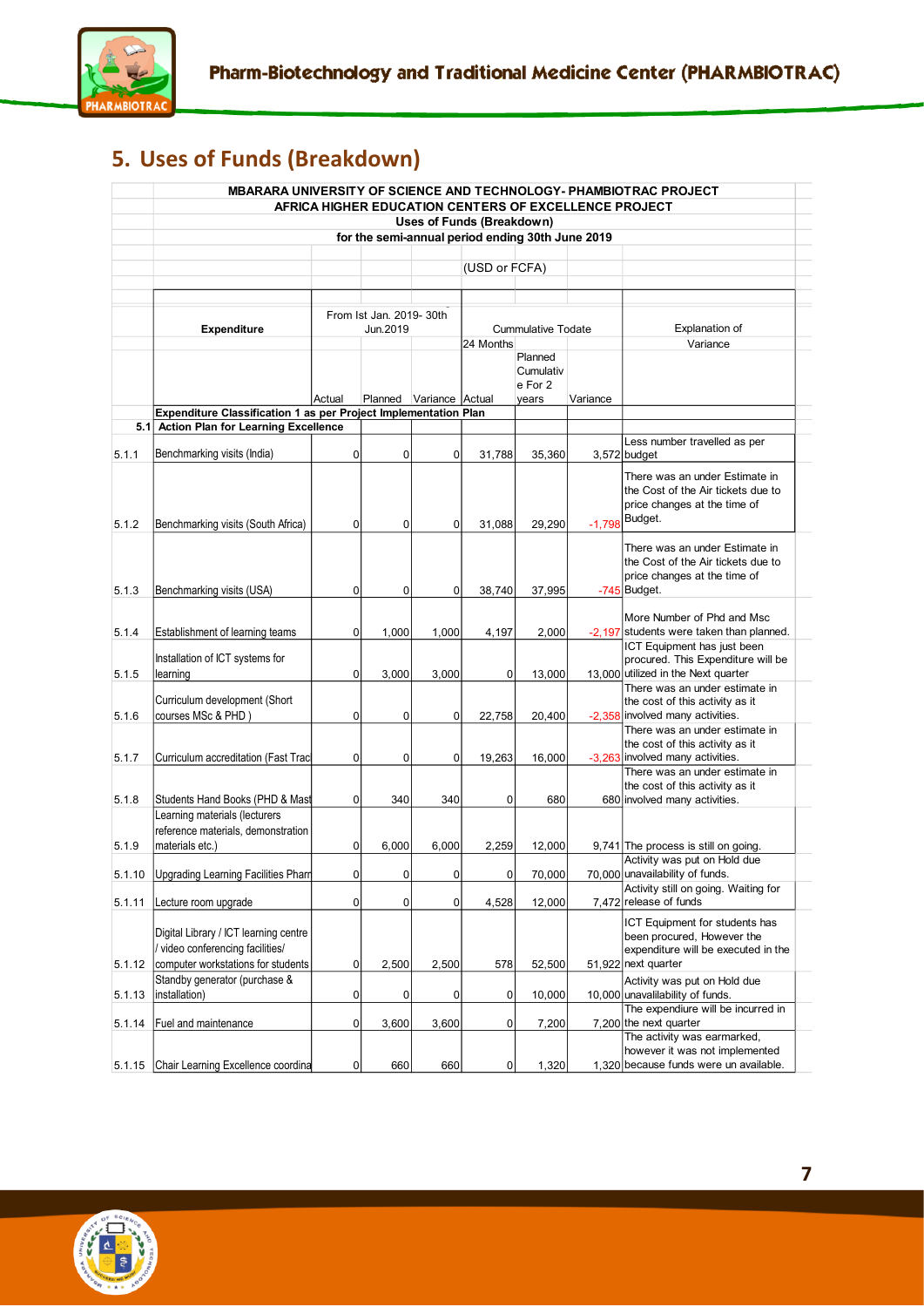

|        | Advertisement/ assembling of                                    |                  |                  |                      |                   |                   |            |                                                                         |
|--------|-----------------------------------------------------------------|------------------|------------------|----------------------|-------------------|-------------------|------------|-------------------------------------------------------------------------|
|        | trainers/ recruitment of students for                           |                  |                  |                      |                   |                   |            | This expenditure was combined                                           |
| 5.1.16 | short courses and training                                      | 0                | 2,500            | 2,500                | 0                 | 5,000             |            | 5,000 with activity $5.1.17$                                            |
|        |                                                                 |                  |                  |                      |                   |                   |            | This expenditutre was                                                   |
|        | Advertisement/ assembling,                                      |                  |                  |                      |                   |                   |            | understimated due to changes in                                         |
|        | recruitment of students for MSc                                 |                  |                  |                      |                   |                   |            | prices for Adverising, However the<br>excess expendiore to be allocated |
| 5.1.17 | and PhD, and training                                           | $\mathbf 0$      | 2,500            | 2,500                | 12,992            | 5,000             |            | -7,992 to 5.1.16                                                        |
| 5.1.18 | Facilitation for industry experts / pra                         | 913              | 13,800           | 12,887               | 7,196             | 18,300            |            | 11,104 The activity is still on going                                   |
|        |                                                                 |                  |                  |                      |                   |                   |            | More Phd students were recruited                                        |
|        |                                                                 |                  |                  |                      |                   |                   |            | in the First year than ealier                                           |
|        |                                                                 |                  |                  |                      |                   |                   |            | planned. The excess expendiure                                          |
|        |                                                                 |                  |                  |                      |                   |                   |            | will be absorbed in subsequent                                          |
| 5.1.19 | <b>Tuition Fee PhD</b>                                          | $\mathbf 0$      | 60,000           | 60,000               | 97,526            | 90,000            | $-7,526$   | vears                                                                   |
|        |                                                                 |                  |                  |                      |                   |                   |            | Students have been recruited,                                           |
|        |                                                                 |                  |                  |                      |                   |                   |            | However expebditure will be<br>executed in the next quarter based       |
| 5.1.20 | <b>Tuition Fee MSc</b>                                          | 0                | 48,000           | 48,000               | 5,671             | 72,000            |            | 66,329 on availability of funds                                         |
|        |                                                                 |                  |                  |                      |                   |                   |            | Activity was put on Hold due                                            |
| 5.1.21 | Traditional Medicine Clinics setup a                            | $\mathbf 0$      | 20,000           | 20,000               | 0                 | 40,000            |            | 40,000 unavalilability of funds.                                        |
|        |                                                                 |                  |                  |                      |                   |                   |            | More Phd students were recruited                                        |
|        |                                                                 |                  |                  |                      |                   |                   |            | in the First year than ealier                                           |
|        |                                                                 |                  |                  |                      |                   |                   |            | planned. The excess expendiure                                          |
| 5.1.22 |                                                                 |                  |                  |                      |                   |                   |            | will be absorbed in subsequent<br>vears                                 |
| 5.1.23 | Stipend PhD (annually)<br>Stipend MSc (annually)                | 97,280<br>62,960 | 90,000<br>60,000 | $-7,280$<br>$-2,960$ | 273,854<br>94,160 | 135,000<br>90,000 | $-138,854$ | -4,160 Expenditure still on going                                       |
|        |                                                                 |                  |                  |                      |                   |                   |            | This expendiure was initially under                                     |
|        | Travel (Flights) for Students (return                           |                  |                  |                      |                   |                   |            | estimated, However its being                                            |
| 5.1.24 | flights)                                                        | 792              | 4,800            | 4,008                | 19,938            | 9,600             |            | $-10,338$ allocated                                                     |
|        |                                                                 |                  |                  |                      |                   |                   |            | The expendiure will be incurred in                                      |
| 5.1.25 | External examiners                                              | $\mathbf 0$      | 1,500            | 1,500                | 0                 | 3,000             |            | 3,000 the next quarter                                                  |
|        |                                                                 |                  |                  |                      |                   |                   |            | The activity was executed, the                                          |
|        | Annual dissemination conference                                 |                  |                  |                      |                   |                   |            | under expendture will be allocated                                      |
| 5.1.26 | and Annual general meeting                                      | 10,926           | 43,400           | 32,474               | 22,609            | 43,400            |            | to another activity realted to<br>20,791 students learning              |
|        |                                                                 |                  |                  |                      |                   |                   |            |                                                                         |
|        | Student presentation at national                                |                  |                  |                      |                   |                   |            | Activity was put on Hold due                                            |
| 5.1.27 | conferences                                                     | 0                | 5,000            | 5,000                | 1,447             | 7,500             |            | 6,053 unavalilability of funds.                                         |
| 5.1.28 | Student presentation at regional<br>conferences                 | 0                | 3,000            | 3,000                | 340               | 3,000             |            | Activity was put on Hold due<br>2,660 unavalilability of funds.         |
|        | Student presentation at                                         |                  |                  |                      |                   |                   |            |                                                                         |
| 5.1.29 | international conferences                                       | 0                | 4,600            | 4,600                | 1,207             | 4,600             |            | Activity was put on Hold due<br>3,393 unavalilability of funds.         |
|        | Community / Industry attachments                                |                  |                  |                      |                   |                   |            | Activity was put on Hold due                                            |
| 5.1.30 | (Masters)                                                       | 0                | 13,800           | 13,800               | 1,365             | 20,700            |            | 19,335 unavalilability of funds.                                        |
|        | Community / Industry attachments                                |                  |                  |                      |                   |                   |            | Activity was put on Hold due                                            |
| 5.1.31 | (PhD)                                                           | $\mathbf 0$      | 13,600           | 13,600               | 1,800             | 20,400            |            | 18.600 unavalilability of funds.                                        |
|        |                                                                 |                  |                  |                      |                   |                   |            | There was an under Estimate on                                          |
|        |                                                                 |                  |                  |                      |                   |                   |            | the price of buses, However the                                         |
|        |                                                                 |                  |                  |                      |                   |                   |            | excess expenditure was allocated                                        |
|        | 5.1.32 30 Seater Bus                                            | 72.979           | $\overline{0}$   | $-72,979$            | 73,557            | 50.000            |            | $-23,557$ to 5.2.28                                                     |
| 5.1.33 | Bus (fuel and maintenance)                                      | 130              | 7,200            | 7,070                | 443               | 14,400            |            | 13,957 Expenditure still on going                                       |
|        | Medical emergency fund / First Aid                              |                  |                  |                      |                   |                   |            |                                                                         |
| 5.1.34 | kit                                                             | 219              | 1.000            | 781                  | 1,067             | 2,000             |            | 933 Expenditure still on going                                          |
|        |                                                                 |                  |                  |                      |                   |                   |            | This expendiure was not budgeted                                        |
|        |                                                                 |                  |                  |                      |                   |                   |            | for, However it became necessary                                        |
|        |                                                                 |                  |                  |                      |                   |                   |            | at implimention as International                                        |
|        |                                                                 |                  | $\mathbf 0$      |                      |                   |                   |            | students needed to be<br>-12,045 accomodated.                           |
| 5.1.35 | <b>Students accomodation</b><br><b>Sub Total</b>                | 2,220<br>248,420 | 411,800          | $-2,220$<br>163,380  | 12,045<br>782,415 | 0<br>953,645      | 171,230    |                                                                         |
|        |                                                                 |                  |                  |                      |                   |                   |            |                                                                         |
|        | Expenditure Classification 2 as per Project Implementation Plan |                  |                  |                      |                   |                   |            |                                                                         |
|        | 5.2 Action Plan for Research Excellence                         |                  |                  |                      |                   |                   |            |                                                                         |
|        | Research Policy and Plan draft                                  |                  |                  |                      |                   |                   |            |                                                                         |
|        | development (Y1 development Y4                                  |                  |                  |                      |                   |                   |            | Expenditure Put on hold, Waiting                                        |
| 5.2.1  | review)                                                         | 0                | $\pmb{0}$        | 0                    | 0                 | 4,620             |            | 4,620 for relesae of funds                                              |

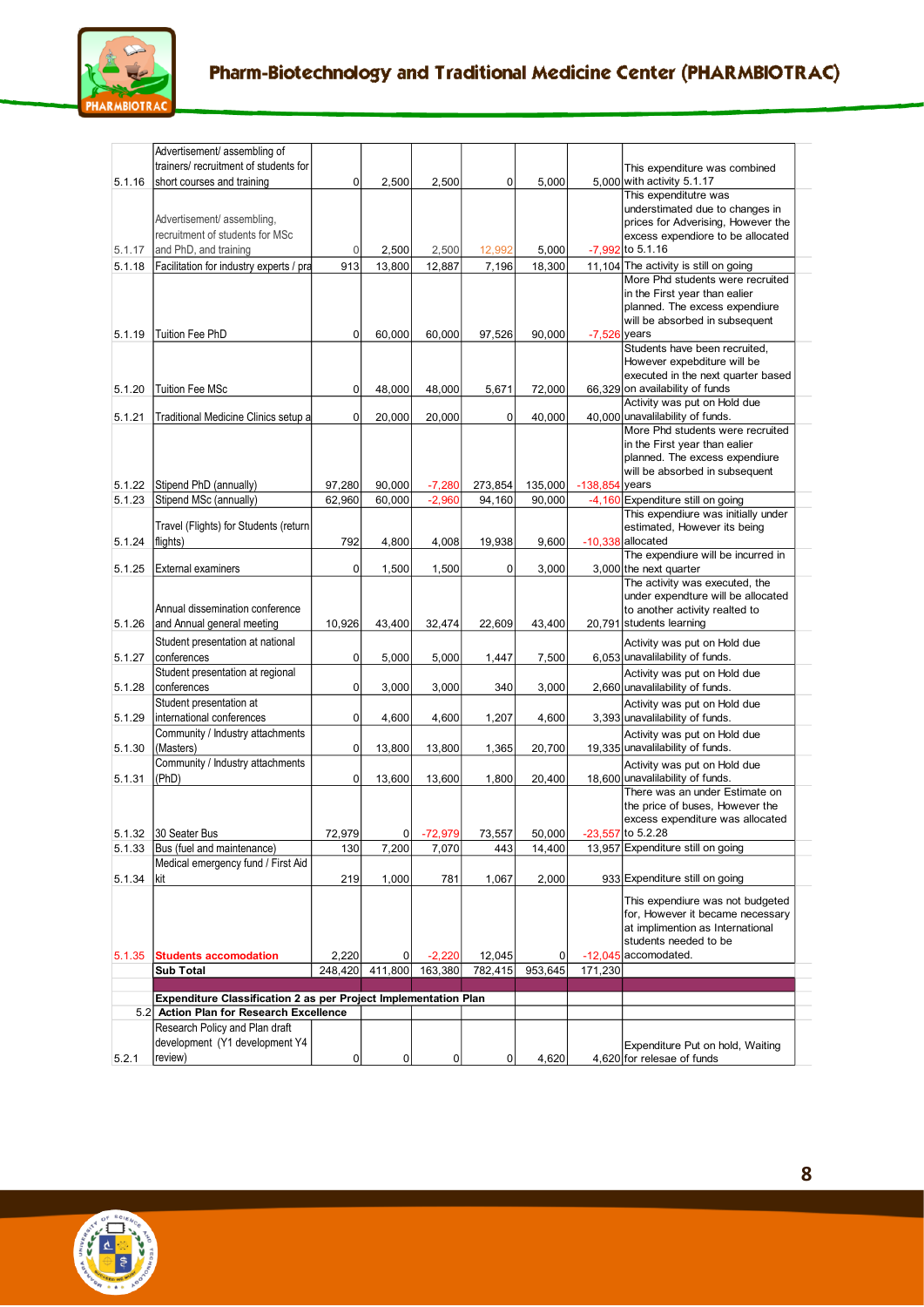

|                | Research Policy and Plan finalisation (Y1 development Y4                                                      |                |          |              |              |           | Expenditure Put on hold, Waiting                                   |
|----------------|---------------------------------------------------------------------------------------------------------------|----------------|----------|--------------|--------------|-----------|--------------------------------------------------------------------|
| 5.2.2          | review)                                                                                                       | U              | $\Omega$ | 0            | <sup>0</sup> | 17,650    | 17,650 for relesae of funds                                        |
| 5.2.3          | Staff attachments to foreign laboratories WPI (USA)                                                           | $\Omega$       | 7,775    | 7,775        | 6,595        | 15,550    | Expenditure still on going, Waiting<br>8,955 for release of funds  |
|                |                                                                                                               |                |          |              |              |           | Expenditure still on going, Waiting                                |
| 5.2.4          | Staff attachments to foreign laboratories IHST (India)                                                        | $\Omega$       | 5,550    | 5,550        | 8,116        | 11,100    | 2,984 for release of funds                                         |
|                |                                                                                                               |                |          |              |              |           | Expenditure still on going, Waiting                                |
| 5.2.5          | Staff attachments to foreign laboratories KEMRI (Kenya)                                                       | $\Omega$       | 15,600   | 15,600       | 5,800        | 31,200    | 25,400 for release of funds                                        |
|                |                                                                                                               | $\Omega$       | 16,050   | 16,050       | $\Omega$     | 32,100    | Expenditure still on going, Waiting<br>32,100 for release of funds |
| 5.2.6<br>5.2.7 | Staff attachments to foreign laboratories Gezira (Sudan)<br>Establishment of Living gene bank (Garden) - MUST | 419            | $\Omega$ | $-419$       | 3.740        | 26,000    | 22.260 Activity still on going                                     |
|                |                                                                                                               |                |          |              |              |           | Expenditure Put on hold, Waiting                                   |
| 5.2.8          | Staff research funds                                                                                          | $\Omega$       | 20,000   | 20,000       | $\Omega$     | 35,000    | 35,000 for release of funds                                        |
| 5.2.9          | Staff participation in regional conference                                                                    | 2,250          | 14,550   | 12,300       | 10,090       | 29,100    | 19,010 Activity still on going                                     |
| 5.2.10         | Staff participation in international conference                                                               | 9,702          | 17,600   | 7,898        | 14,101       | 35,200    | 21,099 Activity still on going                                     |
|                |                                                                                                               |                |          |              |              |           | Expenditure Put on hold, Waiting                                   |
| 5.2.11         | Germplasm collection missions (MUST)                                                                          | $\Omega$       | 11,000   | 11,000       | $\Omega$     | 22,000    | 22,000 for release of funds                                        |
|                |                                                                                                               |                |          |              |              |           | Lab equipment has been<br>procured, Awaiting for next              |
|                | Pharm-Biotech laboratory equipment purchase, installation,                                                    |                |          |              |              |           | release of funds for the                                           |
| 5.2.12         | tear and wear                                                                                                 | 0              | 945      | 945          | $\Omega$     | 95,445    | 95,445 expenditure to be executed                                  |
|                |                                                                                                               |                |          |              |              |           | Lab equipment has been                                             |
|                | Product development laboratory, purchase, installation, tear                                                  |                |          |              |              |           | procured, Awaiting for next                                        |
| 5.2.13         | and wear                                                                                                      | 0              | 1,886    | 1,886        | 578          | 190,486   | release of funds for the<br>189,908 expenditure to be executed.    |
|                |                                                                                                               |                |          |              |              |           | Lab equipment has been                                             |
|                |                                                                                                               |                |          |              |              |           | procured, Awaiting for next                                        |
|                |                                                                                                               |                |          |              |              |           | release of funds for the                                           |
| 5.2.14         | Analytical Laboratory, purchase, installation, tear and wear                                                  | $\overline{0}$ | 1,185    | 1,185        | $\Omega$     | 119,685   | 119,685 expendiure to be executed.                                 |
| 5.2.15         | Journal Publication fee (Open Access)                                                                         | $\Omega$       | 15,000   | 15,000       | 670          | 27,500    | 26,830 Activity still on going<br>Expenditure Put on hold, Waiting |
| 5.2.17         | Monographs (Product Monographs)                                                                               | $\Omega$       | 6,000    | 6,000        | $\mathbf 0$  | 12,000    | 12,000 for relesae of funds                                        |
|                |                                                                                                               |                |          |              |              |           | Expenditure Put on hold, Waiting                                   |
| 5.2.18         | Masters Seminars                                                                                              | O              | 1,860    | 1,860        | $\Omega$     | 3,720     | 3,720 for relesae of funds                                         |
|                |                                                                                                               |                |          |              |              |           | Expenditure Put on hold, Waiting                                   |
| 5.2.19         | <b>Doctoral Seminars</b>                                                                                      | 0              | 1,860    | 1,860        | 3,166        | 3.720     | 554 for relesae of funds                                           |
| 5.2.20         | Supervision fee (Masters)                                                                                     | $\Omega$       | 750      | 750          | $\mathbf 0$  | 750       | Expenditure Put on hold, Waiting<br>750 for relesae of funds       |
|                |                                                                                                               |                |          |              |              |           | Expenditure Put on hold, Waiting                                   |
| 5.2.22         | Supervision fee field (Masters) (3 days / semester)                                                           | n              | 6,000    | 6,000        | $\Omega$     | 9,000     | 9.000 for relesae of funds                                         |
|                |                                                                                                               |                |          |              |              |           | Expenditure Put on hold, Waiting                                   |
| 5.2.23         | Supervision fee fee (PhD) (3 days/ semester)                                                                  | <sup>0</sup>   | 4,000    | 4,000        | ſ            | 6,000     | 6,000 for relesae of funds                                         |
| 5.2.24         | Joint follow up proposal development                                                                          | $\Omega$       | 7.450    | 7,450        | 7,552        | 7.450     | -102 Activity still on going                                       |
| 5.2.25         | Chair Research Excellence coordination                                                                        |                | 660      | 660          |              | 1,320     | Expenditure Put on hold, Waiting<br>1.320 for relesae of funds     |
| 5.2.26         | Research support for MSc students                                                                             | 1,977          | 21.000   | 19,023       | 2.085        | 42.000    | 39.915 Activity still on going                                     |
| 5.2.27         | Research support for PhD students                                                                             | 1,256          | 90,000   | 88,744       | 19,882       | 135,000   | 115,118 Activity still on going                                    |
|                |                                                                                                               |                |          |              |              |           | The activity was finalized. The                                    |
|                |                                                                                                               |                |          |              |              |           | balance was allocated to the                                       |
| 5.2.28         | Station wagon purchase (4 wheel drive)                                                                        | $\Omega$       | $\Omega$ | $\mathbf{0}$ | 75,993       | 100,000   | 24,007 purchase of a 32 seater Bus                                 |
| 5.2.29         | Fuel and maintenance for Station wagon (4 wheel drive)                                                        | 3,773          | 16,800   | 13,027       | 4,889        | 33,600    | 28,711 Activity still on going                                     |
| 5.2.30         | Laboratory technician                                                                                         | 2,996          | 6,000    | 3,004        | 10,985       | 12,000    | 1.015 Activity still on going                                      |
|                | Sub Total                                                                                                     | 22.373         | 289,521  | 267,148      | 174,242      | 1,059,196 | 884.954                                                            |
|                | Expenditure Classification 3 as per Project Implementation Plan                                               |                |          |              |              |           |                                                                    |
|                | 5.3 ACE Action Plan for Quality Assurance                                                                     |                |          |              |              |           |                                                                    |
|                |                                                                                                               |                |          |              |              |           | Expenditure Put on hold. Waiting                                   |
| 5.3.1          | Quality Assurance and M&E consultancy                                                                         | $\mathbf{0}$   | 4,000    | 4,000        | $\mathbf{0}$ | 8,000     | 8,000 for relesae of funds                                         |

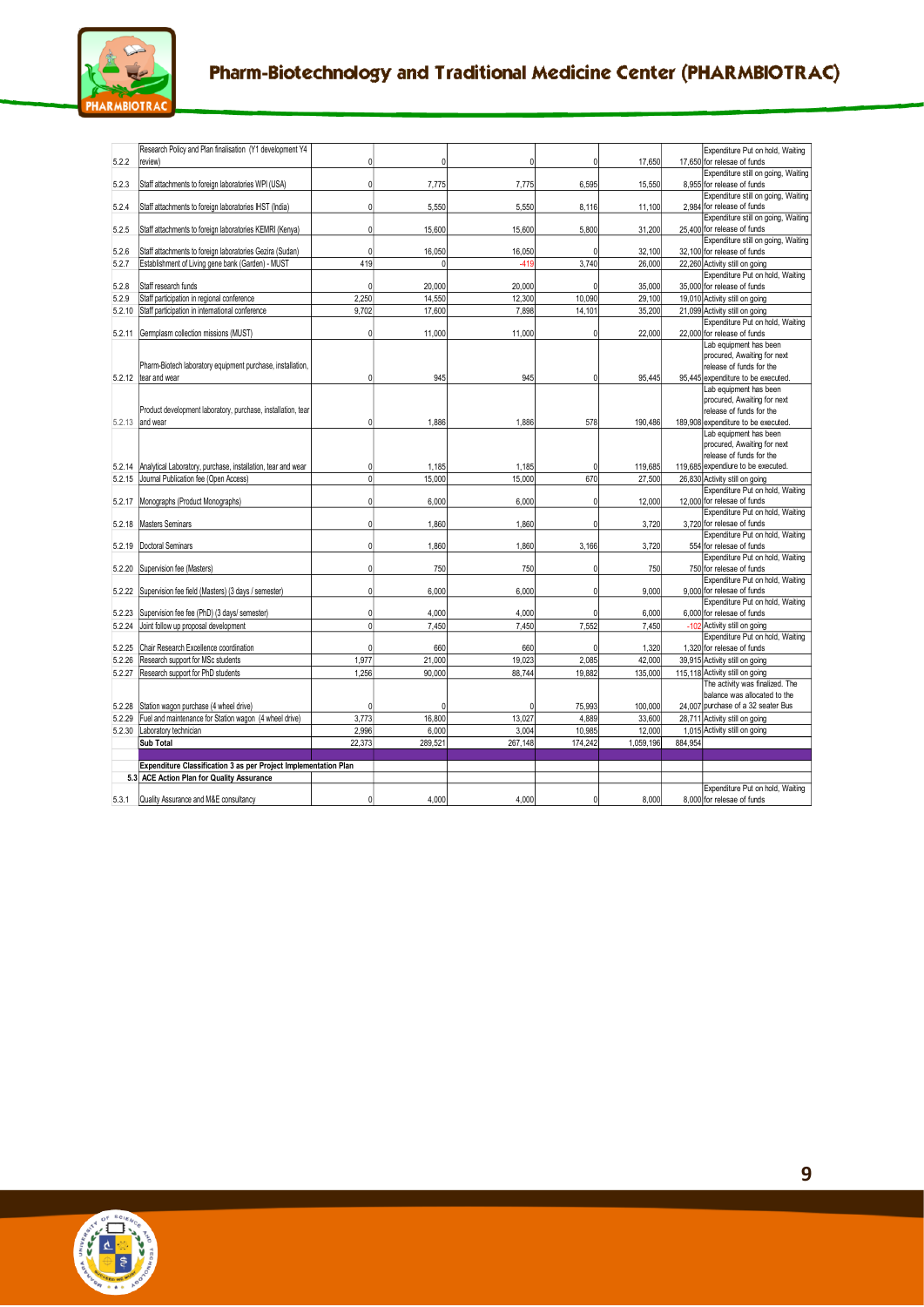

|        |                                                                                                                                  |           |                |             |             |         |         | Expenditure Put on hold, Waiting                               |
|--------|----------------------------------------------------------------------------------------------------------------------------------|-----------|----------------|-------------|-------------|---------|---------|----------------------------------------------------------------|
| 5.3.2  | Chair Learning and Research Qualit                                                                                               | 0         | 660            | 660         | 0           | 1,320   |         | 1.320 for relesae of funds                                     |
| 5.3.3  | <b>Tracer studies</b>                                                                                                            | 3,507     | 3,000          | $-507$      | 3,507       | 6,000   |         | 2,493 Activity still on going                                  |
|        | <b>Sub Total</b>                                                                                                                 | 3,507     | 7,660          | 4,153       | 3,507       | 15,320  | 11,813  |                                                                |
|        |                                                                                                                                  |           |                |             |             |         |         |                                                                |
|        | Expenditure Classification 4 as per Project Implementation Plan                                                                  |           |                |             |             |         |         |                                                                |
|        | 5.4 ACE Action Plan regarding Equity Dimensions                                                                                  |           |                |             |             |         |         |                                                                |
| 5.4.1  | Access audit                                                                                                                     | 0         | 0              | $\mathbf 0$ | 0           | 2,000   |         | Expenditure Put on hold, Waiting<br>2,000 for release of funds |
|        |                                                                                                                                  |           |                |             |             |         |         | Expenditure Put on hold, Waiting                               |
| 5.4.2  | Facility upgrade                                                                                                                 | 0         | 0              | 0           | 0           | 4,000   |         | 4,000 for release of funds                                     |
|        | <b>Sub Total</b>                                                                                                                 | 0         | $\overline{0}$ | $\mathbf 0$ | $\mathbf 0$ | 6,000   | 6,000   |                                                                |
|        |                                                                                                                                  |           |                |             |             |         |         |                                                                |
|        | Expenditure Classification 5 as per Project Implementation Plan                                                                  |           |                |             |             |         |         |                                                                |
|        | 5.5 ACE Action Plan for Attracting Academic Staff and Students from the Region                                                   |           |                |             |             |         |         |                                                                |
|        | Dissemination of Research Policy                                                                                                 |           |                |             |             |         |         |                                                                |
|        | to attract academic staff of the                                                                                                 |           |                |             |             |         |         | Expenditure Put on hold, Waiting                               |
| 5.5.1  | region                                                                                                                           | 0         | 1,000          | 1,000       | 0           | 2,000   |         | 2,000 for relesae of funds                                     |
|        |                                                                                                                                  |           |                |             |             |         |         | The activity was droped. To be                                 |
|        |                                                                                                                                  |           |                |             |             |         |         | implemented by the University for                              |
| 5.5.2  | Language learning support                                                                                                        | 0         | 3,000          | 3,000       | 0           | 6,000   |         | 6,000 all students                                             |
| 5.5.3  | Recruited staff salaries (2 senior led                                                                                           | 29,851    | 48,000         | 18,149      | 75,070      | 96,000  |         | 20,930 Expenditure still on going.                             |
|        | <b>Sub Total</b>                                                                                                                 | 29,851    | 52,000         | 22,149      | 75,070      | 104,000 | 28.930  |                                                                |
|        |                                                                                                                                  |           |                |             |             |         |         |                                                                |
|        | Expenditure Classification 6 as per Project Implementation Plan                                                                  |           |                |             |             |         |         |                                                                |
|        | 5.6 ACE Action Plan for National and Regional Academic Partners                                                                  |           |                |             |             |         |         |                                                                |
|        | Regional Visiting faculty members                                                                                                |           |                |             |             |         |         | Expenditure Put on hold, Waiting                               |
| 5.6.1  | Kenya                                                                                                                            | 0         | 7,410          | 7,410       | 1,148       | 14,820  |         | 13,672 for release of funds                                    |
|        | Regional Visiting faculty members                                                                                                |           |                |             |             |         |         | Expenditure Put on hold, Waiting                               |
| 5.6.2  | South Africa                                                                                                                     | 0         | 7,410          | 7,410       | 0           | 14,820  |         | 14.820 for release of funds                                    |
|        | Regional Visiting faculty members                                                                                                |           |                |             |             |         |         |                                                                |
| 5.6.3  | Sudan                                                                                                                            | 7,616     | 7,410          | $-206$      | 14,427      | 14,820  |         | 393 Activity still on going                                    |
|        | Regional Visiting faculty members                                                                                                |           |                |             |             |         |         | Expenditure Put on hold, Waiting                               |
| 5.6.4  | Mozambique                                                                                                                       | 0         | 7,410          | 7,410       | 0           | 14,820  |         | 14,820 for release of funds                                    |
|        | National Visiting faculty members -                                                                                              |           |                |             |             |         |         | Expenditure Put on hold, Waiting                               |
| 5.6.5  | <b>BSU</b>                                                                                                                       | 0         | 2,960          | 2,960       | 0           | 5,920   |         | 5,920 for release of funds                                     |
|        | National Visiting faculty members -                                                                                              |           |                |             |             |         |         | Expenditure Put on hold, Waiting                               |
| 5.6.6  | Makerere                                                                                                                         | 0         | 3,260          | 3,260       | 1,501       | 6,520   |         | 5,019 for release of funds                                     |
|        | National Visiting faculty members                                                                                                |           |                |             |             |         |         | Expenditure Put on hold, Waiting                               |
| 5.6.7  | <b>UTAMU</b>                                                                                                                     | 0         | 3,260          | 3,260       | 0           | 6,520   |         | 6,520 for release of funds                                     |
|        | National Visiting faculty members -                                                                                              |           |                |             |             |         |         | Expenditure Put on hold, Waiting                               |
| 5.6.8  | <b>Gulu University</b>                                                                                                           | 0         | 3,460          | 3,460       | 0           | 6,920   |         | 6,920 for release of funds                                     |
|        | Student attachment African Partner                                                                                               |           |                |             |             |         |         | Expenditure Put on hold, Waiting                               |
| 5.6.9  | - KEMRI - Kenya                                                                                                                  | 0         | 23,750         | 23,750      | 0           | 42,750  |         | 42,750 for release of funds                                    |
|        |                                                                                                                                  |           |                |             |             |         |         |                                                                |
|        | Student attachment African Partner                                                                                               |           |                |             |             |         |         | Expenditure Put on hold, Waiting                               |
| 5.6.10 | - Gezira University - Sudan                                                                                                      | 0         | 26,250         | 26.250      | 0           | 47,250  |         | 47,250 for release of funds                                    |
|        | Establishment of Living gene bank                                                                                                |           |                |             |             |         |         | Expenditure Put on hold, Waiting                               |
| 5.6.11 | (Garden) - BSU/GU                                                                                                                | 0         | $\mathbf 0$    | 0           | $\pmb{0}$   | 26,000  |         | 26,000 for release of funds                                    |
|        | Germplasm collection                                                                                                             |           |                |             |             |         |         |                                                                |
| 5.6.12 | maintenance (BSU)                                                                                                                | 0         | 4,060          | 4,060       | 0           | 8,120   |         | Expenditure Put on hold, Waiting<br>8,120 for release of funds |
|        | Germplasm collection                                                                                                             |           |                |             |             |         |         |                                                                |
|        | maintenance (Gulu University)                                                                                                    |           |                |             |             |         |         |                                                                |
| 5.6.13 |                                                                                                                                  | 460       | 4,060          | 3,600       | 3,605       | 8,120   |         | 4,515 Activity still on going                                  |
|        | Sub Total                                                                                                                        | 8,076     | 100,700        | 92,624      | 20,682      | 217,400 | 196,718 |                                                                |
|        |                                                                                                                                  |           |                |             |             |         |         |                                                                |
|        | Expenditure Classification 7 as per Project Implementation Plan<br>5.7 ACE Action Plan for National and Regional Sector Partners |           |                |             |             |         |         |                                                                |
|        |                                                                                                                                  |           |                |             |             |         |         | Expenditure Put on hold, Waiting                               |
| 5.7.1  | Community training kits                                                                                                          | 776       | 6,300          | 5,524       | 5,664       | 12,600  |         | 6,936 for release of funds                                     |
|        | <b>Training Centre (Traditional</b>                                                                                              |           |                |             |             |         |         | Expenditure Put on hold, Waiting                               |
| 5.7.2  | Medical Practitioners) BUMETHA                                                                                                   | 0         | 400            | 400         | 0           | 10,400  |         | 10,400 for release of funds                                    |
|        | <b>Training Centre (Traditional</b>                                                                                              |           |                |             |             |         |         | Expenditure Put on hold, Waiting                               |
| 5.7.3  | Medical Practitioners) IIACM                                                                                                     | $\pmb{0}$ | 400            | 400         | $\mathbf 0$ | 10,400  |         | 10,400 for release of funds                                    |
|        |                                                                                                                                  |           |                |             |             |         |         |                                                                |

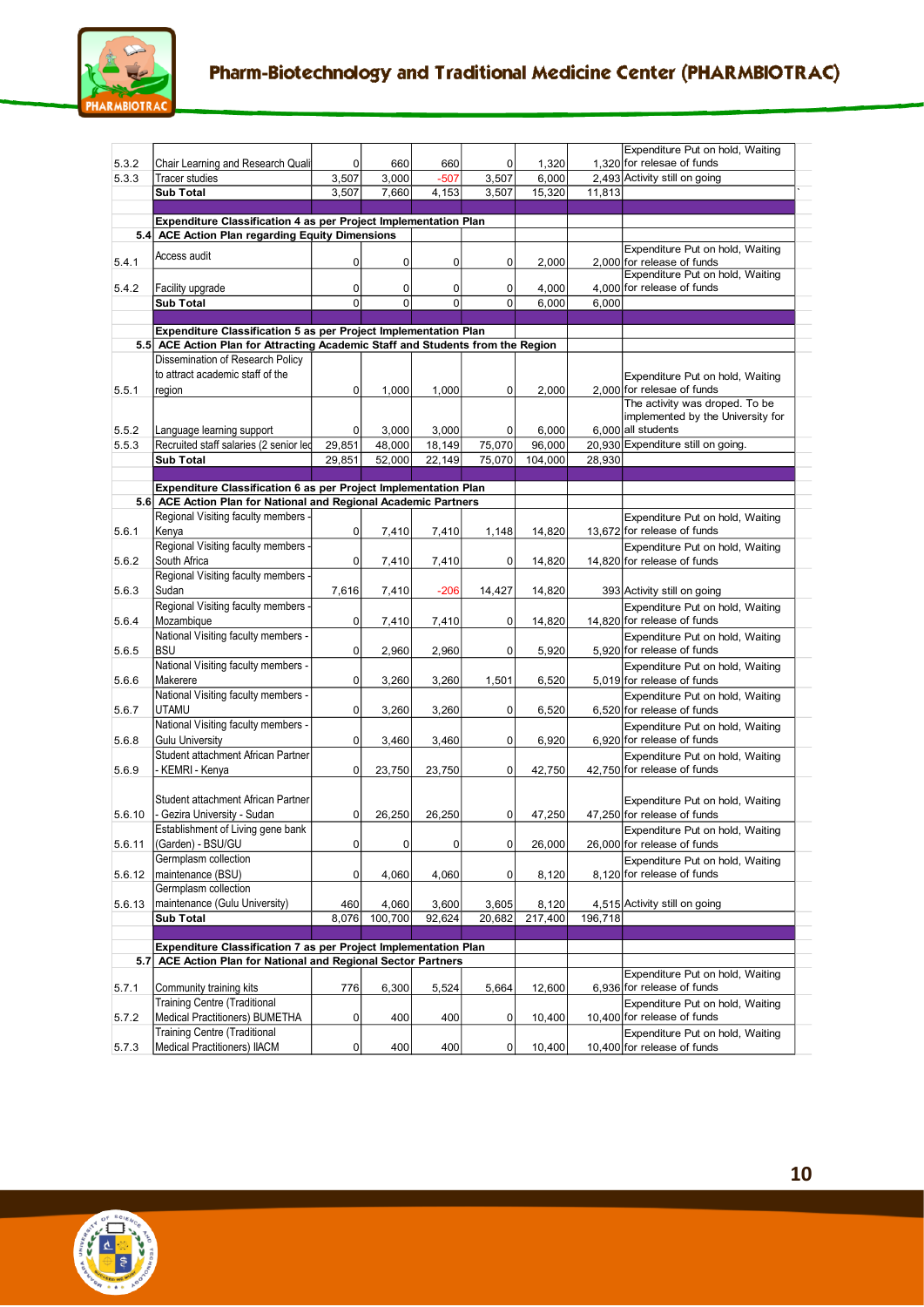

| 5.7.4          | <b>Training Centre (Traditional</b><br>Medical Practitioners) THETA-<br>Uganda      | 0           | 400            | 400            | 1,292          | 10,400          |        | Expenditure Put on hold, Waiting<br>9.108 for release of funds                                                                                                                                                                                                                                  |
|----------------|-------------------------------------------------------------------------------------|-------------|----------------|----------------|----------------|-----------------|--------|-------------------------------------------------------------------------------------------------------------------------------------------------------------------------------------------------------------------------------------------------------------------------------------------------|
| 5.7.5          | <b>Training Centre (Traditional</b><br>Medical Practitioners) ANAMED                | $\mathbf 0$ | 400            | 400            | 0              | 10,400          |        | Expenditure Put on hold, Waiting<br>10,400 for release of funds                                                                                                                                                                                                                                 |
| 5.7.6          | <b>Training Centre (Traditional</b><br><b>Medical Practitioners) NCRL</b><br>centre | 0           | 400            | 400            | 0              | 10,400          |        | Expenditure Put on hold, Waiting<br>10,400 for release of funds                                                                                                                                                                                                                                 |
|                | <b>Sub Total</b>                                                                    | 776         | 8,300          | 7,524          | 6,955          | 64,600          |        | Expenditure Put on hold, Waiting<br>57,645 for release of funds                                                                                                                                                                                                                                 |
|                | Expenditure Classification 8 as per Project Implementation Plan                     |             |                |                |                |                 |        |                                                                                                                                                                                                                                                                                                 |
|                | 5.8 ACE Action Plan for Collaboration with International Academic Partners          |             |                |                |                |                 |        |                                                                                                                                                                                                                                                                                                 |
|                | International Visiting faculty                                                      |             |                |                |                |                 |        | Expenditure Put on hold, Waiting                                                                                                                                                                                                                                                                |
| 5.8.1          | members (USA)                                                                       | 0           | 9,090          | 9,090          | 0              | 18,180          |        | 18,180 for release of funds                                                                                                                                                                                                                                                                     |
|                | International Visiting faculty                                                      |             |                |                |                |                 |        |                                                                                                                                                                                                                                                                                                 |
| 5.8.2          | members (India)                                                                     | 1,310       | 7,490          | 6,180          | 2,308          | 14,980          |        | 12,672 Activity still on going                                                                                                                                                                                                                                                                  |
| 5.8.3          | Sabbatical Place (6 months per yea                                                  | 16,667      | 21,300         | 4,633          | 21,385         | 42,600          |        | 21,215 Activity still on going                                                                                                                                                                                                                                                                  |
|                | <b>Sub Total</b>                                                                    | 17,977      | 37,880         | 19,903         | 23,693         | 75,760          | 52,067 |                                                                                                                                                                                                                                                                                                 |
|                | Expenditure Classification 9 as per Project Implementation Plan                     |             |                |                |                |                 |        |                                                                                                                                                                                                                                                                                                 |
|                | 5.9 ACE Action Plan for Management and Governance                                   |             |                |                |                |                 |        |                                                                                                                                                                                                                                                                                                 |
|                | Establishment of PHARMBIOTRAC                                                       |             |                |                |                |                 |        |                                                                                                                                                                                                                                                                                                 |
| 5.9.1          | secretariat                                                                         | 0           | 0              | 0              | 21,739         | 23,000          |        | 1,261 Activity is being finalised.                                                                                                                                                                                                                                                              |
| 5.9.2          | Installation of ICT systems for<br>finance & administration                         | 2,565       | $\mathbf 0$    | $-2,565$       | 2,781          | 5,000           |        | Procurement process of the ICT<br>software has been finalised. The<br>expenditure to be allocated to<br>2,219 another activity<br>Meeting took place in both<br>Mbarara and kampala instead of<br>mbarara only as planned. The<br>Kampala meeting was mandated<br>by MoE Which resulted into an |
| 5.9.3          | Inception and planning meeting of a                                                 | 0           | $\overline{0}$ | 0              | 57,089         | 35,736          |        | -21,353 expected costs.                                                                                                                                                                                                                                                                         |
| 5.9.4<br>5.9.5 | Meeting of Steering Committee<br>Meeting of Executive Committee                     | 219<br>0    | 9,060<br>1,140 | 8,841<br>1,140 | 2,414<br>3,694 | 18,120<br>2,280 |        | 15,706 Activity Still on going<br>Initially the meeting was panned<br>for a small team, However the<br>University council required all<br>committee members to attend the<br>meeting which exceeded the<br>-1,414 planned expenditure.                                                          |
| 5.9.6          | Meeting of Finance & Administration                                                 | $\mathbf 0$ | 480            | 480            | 7,430          | 960             |        | -6,470 This activity was under Budgeted.                                                                                                                                                                                                                                                        |
| 5.9.7          | Core Team Project review and plan                                                   | $\mathbf 0$ | 5.550          | 5.550          | 21.283         | 11.100          |        | More activities were involved than<br>what was initially budgeted. To be<br>-10.183 recovered from other activities                                                                                                                                                                             |
| 5.9.8          | PHARMBIOTRAC meetings with WI                                                       | 1,009       | 3,920          | 2,911          | 5,223          | 7,840           |        | 2,617 Activity still on going.                                                                                                                                                                                                                                                                  |
| 5.9.9          | Bi-Annual Meeting by IUCEA                                                          | 2,794       | 24,040         | 21,246         | 52,841         | 48,080          |        | More people were sent for the<br>-4,761 meeting than planned for.                                                                                                                                                                                                                               |
| 5.9.10         | Staff orientation workshop                                                          | 0           | 0              | 0              | 1,718          | 1,000           |        | -718 Activity was under budgeted                                                                                                                                                                                                                                                                |
| 5.9.11         | PHARMBIOTRAC Administrator                                                          | 805         | 24,000         | 23,195         | 32,022         | 48,000          |        | 15,978 Activity Still on going                                                                                                                                                                                                                                                                  |
| 5.9.12         | PHARMBIOTRAC Administrative As                                                      | 2,996       | 6,000          | 3,004          | 11,484         | 12,000          |        | 516 Activity Still on going                                                                                                                                                                                                                                                                     |
| 5.9.13         | PHARMBIOTRAC Accountant                                                             | 11,999      | 24,000         | 12,001         | 42,007         | 48,000          |        | 5,993 Activity Still on going                                                                                                                                                                                                                                                                   |
| 5.9.14         | PHARMBIOTRAC Procurement Ass                                                        | 2,996       | 6,000          | 3,004          | 10,985         | 12,000          |        | 1,015 Activity Still on going                                                                                                                                                                                                                                                                   |
| 5.9.15         | Partner coordination / supervision v                                                | 8,968       | 23,840         | 14,872         | 36,860         | 41,720          |        | 4,860 Activity Still on going                                                                                                                                                                                                                                                                   |
| 5.9.16         | Driver                                                                              | 1,278       | 3,000          | 1,722          | 5,493          | 6,000           |        | 507 Activity Still on going                                                                                                                                                                                                                                                                     |
| 5.9.17         | Cleaner                                                                             | 1,195       | 2,400          | 1,205          | 4,380          | 4,800           |        | 420 Activity Still on going                                                                                                                                                                                                                                                                     |
| 5.9.18         | Office supplies                                                                     | $\mathbf 0$ | 1,800          | 1,800          | 4,409          | 3,600           |        | -809 This activity was under Budgeted.                                                                                                                                                                                                                                                          |
| 5.9.19         | Capacity building                                                                   | 7,110       | 38,140         | 31,030         | 57,286         | 38,140          |        | This activity was revised in the<br>annual work plan waiting for<br>$-19,146$ approval                                                                                                                                                                                                          |
|                |                                                                                     |             |                |                |                |                 |        |                                                                                                                                                                                                                                                                                                 |

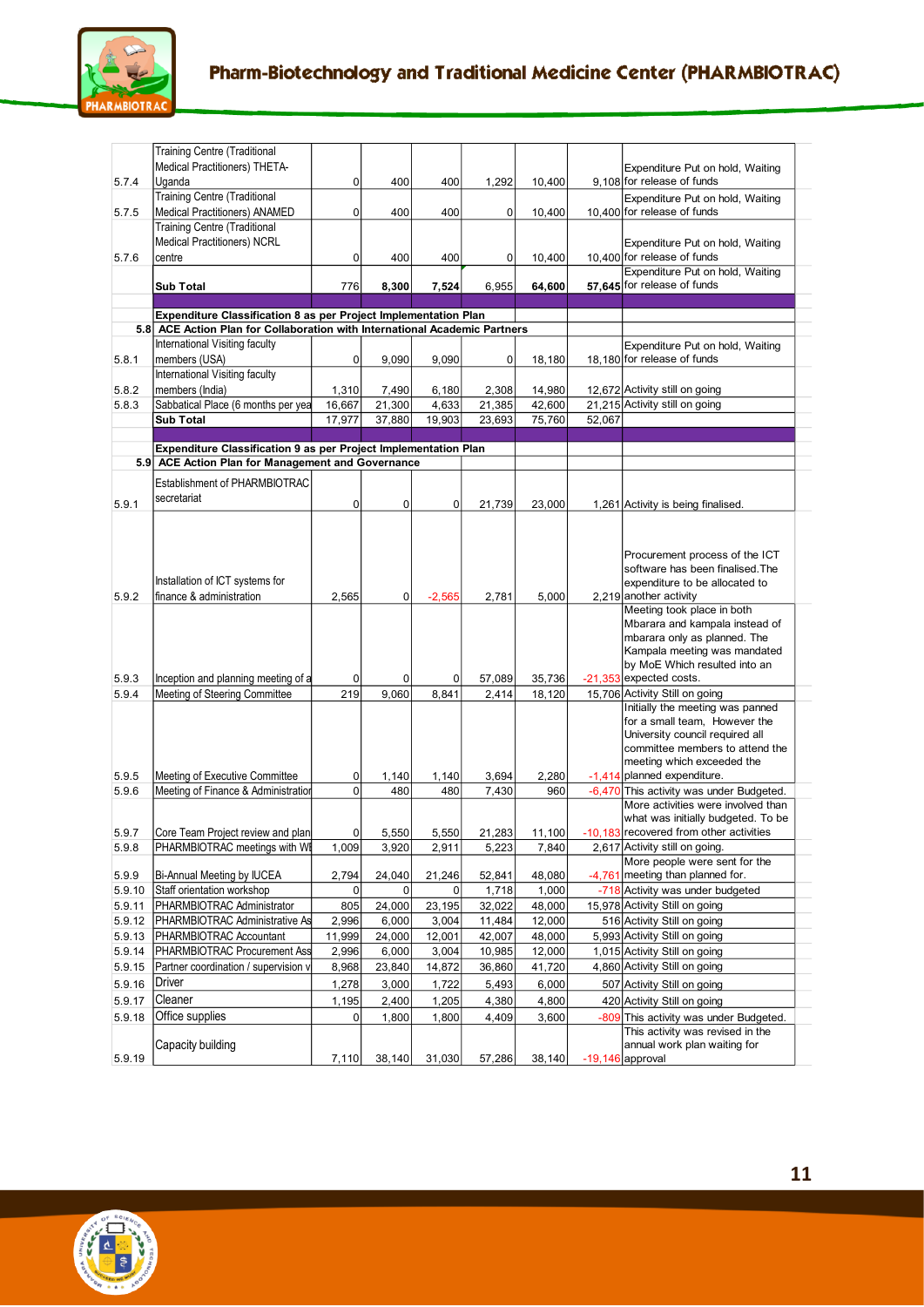

| 5.9.20 |                                                                  |              |                  |                  |                  |                   |                   |                                                          |
|--------|------------------------------------------------------------------|--------------|------------------|------------------|------------------|-------------------|-------------------|----------------------------------------------------------|
|        | In land travels                                                  | 1,387        | 15,000           | 13,613           | 9,387            | 15,000            |                   | 5,613 Activity Still on going                            |
| 5.9.21 | Communication                                                    |              | 6,600            | 6,600            | 425              | 6,600             |                   | 6,175 Activity Still on going                            |
| 5.9.22 | Recruitment of staff                                             | $\Omega$     | 10,000           | 10,000           | 6,482            | 10,000            |                   | 3,518 Activity Still on going                            |
| 5.9.23 | <b>Bank charges</b>                                              | 80           | 2.000            | 1,920            | 245              | 2,000             |                   | 1,755 Activity Still on going                            |
|        |                                                                  |              |                  |                  |                  |                   |                   | Exchanges losses recognised as                           |
|        | Exchange gain/Losses                                             |              |                  |                  |                  |                   |                   | a result of operating different                          |
| 5.9.24 | <b>Sub Total</b>                                                 | 45,402       | n<br>206,970     | 161,568          | 1,991<br>399,668 | 0<br>400,976      | $-1,991$<br>1,308 | currencies.                                              |
|        |                                                                  |              |                  |                  |                  |                   |                   |                                                          |
|        | Expenditure Classification 10 as per Project Implementation Plan |              |                  |                  |                  |                   |                   |                                                          |
| 5.10'  | ACE Action Plan for Sustainable Financing                        |              |                  |                  |                  |                   |                   |                                                          |
|        | 5.10.1 Chair Innovation & Business Management                    | 14,982       | 30,000           | 15,018           | 49,940           | 60,000            |                   | 10,060 Expenditure Still on going                        |
|        |                                                                  |              |                  |                  |                  |                   |                   |                                                          |
|        |                                                                  |              |                  |                  |                  |                   |                   | Expenditure Put on hold, Waiting                         |
| 5.10.2 | Business clinic (furniture, computer, software)                  |              | 880              | 880              |                  | 9,680             |                   | 9,680 for release of funds                               |
|        | 5.10.3 Product exhibitions (Regional)                            | 3,120        | 5,200            | 2,080            | 10,005           | 10,400            |                   | 395 Activity is still on going                           |
|        |                                                                  |              |                  |                  |                  |                   |                   |                                                          |
|        |                                                                  |              |                  |                  |                  |                   |                   |                                                          |
|        | 5.10.4 Product exhibitions (National)                            | $\mathbf{0}$ | 2,280            | 2,280            | 1,755            | 4,560             |                   | 2,805 Activity is still on going                         |
|        |                                                                  |              |                  |                  |                  |                   |                   |                                                          |
|        |                                                                  |              |                  |                  |                  |                   |                   | Expenditure Put on hold, Waiting                         |
|        | 5.10.5 Chair innovation & Business Management Meetings           | $\Omega$     | 660              | 660              | 110              | 1,320             |                   | 1.210 for release of funds                               |
|        |                                                                  |              |                  |                  |                  |                   |                   | Expenditure Put on hold, Waiting                         |
| 5.10.6 | Student handbooks (in-service professionals short course)        | ſ            | 1,000            | 1,000            | $\Omega$         | 2,000             |                   | 2,000 for release of funds                               |
|        |                                                                  |              |                  |                  |                  |                   |                   |                                                          |
|        |                                                                  |              |                  |                  |                  |                   |                   | Expenditure Put on hold, Waiting                         |
| 5.10.7 | Student handbooks (short course for TMPs)                        | $\mathbf{0}$ | 5,000            | 5,000            | $\mathbf{0}$     | 10,000            |                   | 10.000 for release of funds                              |
|        |                                                                  |              |                  |                  |                  |                   |                   |                                                          |
|        |                                                                  |              |                  |                  |                  |                   |                   | Expenditure Put on hold, Waiting                         |
| 5.10.8 | Business clinic coordination & branding                          | 94<br>18,195 | 15,600<br>60,620 | 15,506<br>42,425 | 4,362<br>66,172  | 31,200<br>129,160 | 62,988            | 26,838 for release of funds                              |
|        | Sub total                                                        |              |                  |                  |                  |                   |                   |                                                          |
|        | Expenditure Classification 11 as per Project Implementation Plan |              |                  |                  |                  |                   |                   |                                                          |
|        | 5.11 ACE Action Plan for Monitoring and Evaluation               |              |                  |                  |                  |                   |                   |                                                          |
|        |                                                                  |              |                  |                  |                  |                   |                   | Expenditure Put on hold, Waiting                         |
| 5.11.1 |                                                                  |              |                  |                  |                  |                   |                   |                                                          |
|        | Strategic plan draft development                                 | ſ            | $\mathbf{0}$     | $\Omega$         | $\Omega$         | 4,620             |                   | 4,620 for release of funds                               |
|        |                                                                  |              |                  |                  |                  |                   |                   | Expenditure Put on hold, Waiting                         |
| 5.11.2 | Strategic plan finalisation                                      | $\Omega$     | $\mathbf{0}$     | $\Omega$         | 1,538            | 11,650            |                   | 10,112 for release of funds                              |
|        | 5.11.3 M&E Missions (internal)                                   |              | 4,000            | 4,000            |                  | 8,000             | 8.000             | Expenditure Put on hold, Waiting<br>for release of funds |
|        | <b>Sub Total</b>                                                 | $\Omega$     | 4,000            | 4,000            | 1,538            | 24,270            | 22,732            |                                                          |
|        |                                                                  |              |                  |                  |                  |                   |                   |                                                          |
|        | <b>Grand Total Uses of Funds</b>                                 | 394,579      | 1,179,451        | 784,872          | 1,553,944        | 3,050,327         | 1,496,383         |                                                          |
|        |                                                                  |              |                  |                  |                  |                   |                   |                                                          |
|        |                                                                  |              |                  |                  |                  |                   |                   |                                                          |
|        |                                                                  |              |                  |                  |                  |                   |                   |                                                          |
|        |                                                                  |              |                  |                  |                  |                   |                   |                                                          |
|        | <b>Project Accountant</b>                                        |              |                  |                  |                  |                   |                   |                                                          |
|        |                                                                  |              |                  |                  |                  |                   |                   |                                                          |
|        |                                                                  |              |                  |                  |                  |                   |                   |                                                          |
|        |                                                                  |              |                  |                  |                  |                   |                   |                                                          |
|        | <b>Finance and Administration Director</b>                       |              |                  |                  |                  |                   |                   |                                                          |
|        |                                                                  |              |                  |                  |                  |                   |                   |                                                          |
|        |                                                                  |              |                  |                  |                  |                   |                   |                                                          |
|        | Director/ Center Leader                                          |              |                  |                  |                  |                   |                   |                                                          |
|        |                                                                  |              |                  |                  |                  |                   |                   |                                                          |
|        |                                                                  |              |                  |                  |                  |                   |                   |                                                          |

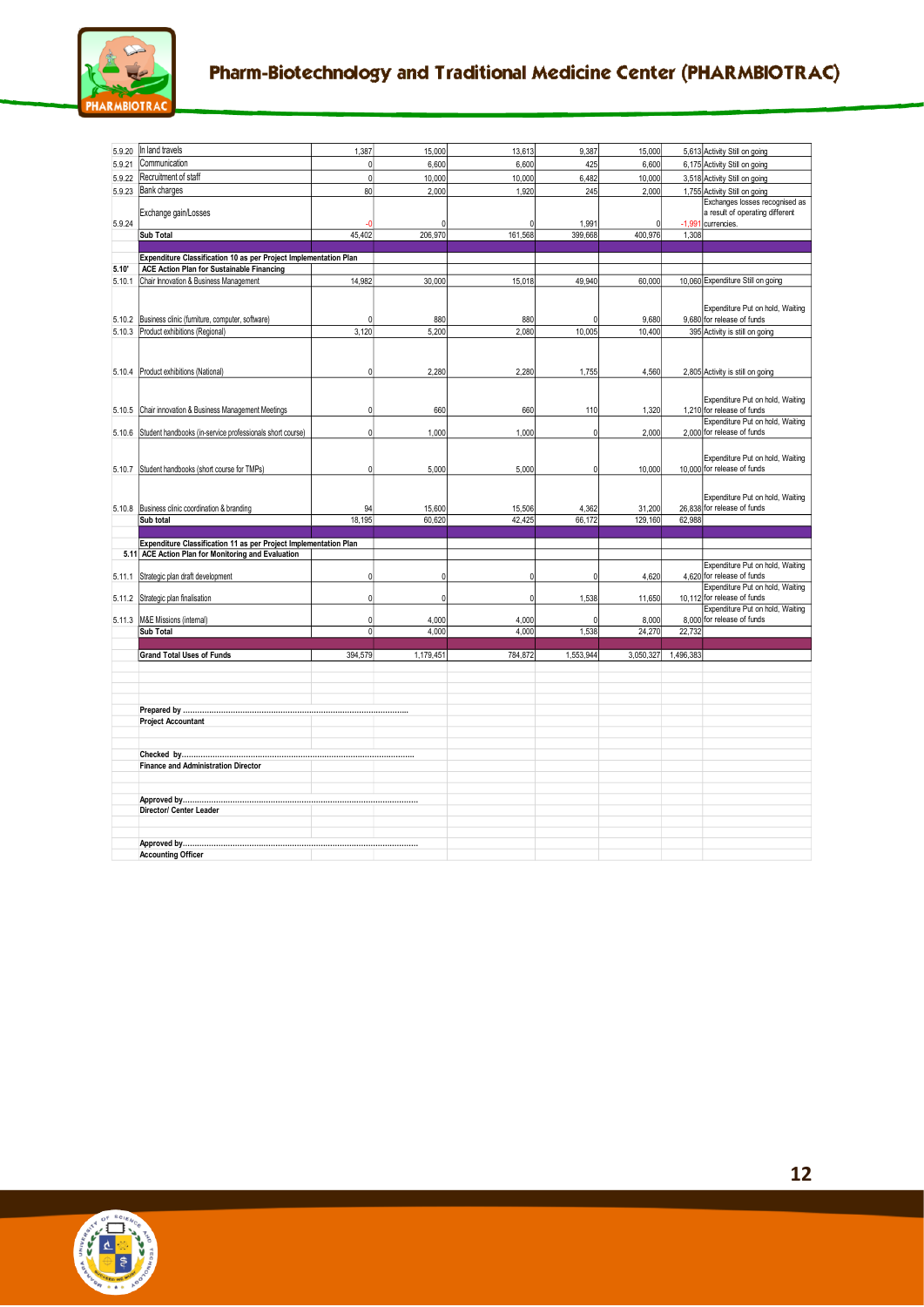

# <span id="page-12-0"></span>**6. Statement of Reimbursable Eligible Expenditure Programs (EEPs)**

| MBARARA UNIVERSITY OF SCIENCE AND TECHNOLOGY                        |                                                                                                                     |                           |  |  |  |  |  |  |  |  |
|---------------------------------------------------------------------|---------------------------------------------------------------------------------------------------------------------|---------------------------|--|--|--|--|--|--|--|--|
| AFRICA HIGHER EDUCATION CENTERS OF EXCELLENCE PROJECT (126974)      |                                                                                                                     |                           |  |  |  |  |  |  |  |  |
|                                                                     | Statement of Reimbursable Eligible Expenditure Programs (EEPs)<br>for the semi-annual period ending 30th. June.2019 |                           |  |  |  |  |  |  |  |  |
|                                                                     |                                                                                                                     |                           |  |  |  |  |  |  |  |  |
|                                                                     |                                                                                                                     |                           |  |  |  |  |  |  |  |  |
|                                                                     |                                                                                                                     |                           |  |  |  |  |  |  |  |  |
|                                                                     |                                                                                                                     |                           |  |  |  |  |  |  |  |  |
|                                                                     |                                                                                                                     | <b>Cummulative Todate</b> |  |  |  |  |  |  |  |  |
|                                                                     | Semi-Annual Period                                                                                                  |                           |  |  |  |  |  |  |  |  |
|                                                                     | ending30th. June.                                                                                                   |                           |  |  |  |  |  |  |  |  |
| Eligible Expenditure Program (EEP)                                  | 2019                                                                                                                | For 24 months             |  |  |  |  |  |  |  |  |
|                                                                     |                                                                                                                     |                           |  |  |  |  |  |  |  |  |
| <b>EEP 1: Salaries</b>                                              | 4,865,821                                                                                                           | 19,463,282.17             |  |  |  |  |  |  |  |  |
|                                                                     |                                                                                                                     |                           |  |  |  |  |  |  |  |  |
|                                                                     |                                                                                                                     |                           |  |  |  |  |  |  |  |  |
| EEP 2: Non Procurable Expenditure as defined in Financing Agreement | 294,655                                                                                                             | 1,332,712.04              |  |  |  |  |  |  |  |  |
|                                                                     |                                                                                                                     |                           |  |  |  |  |  |  |  |  |
|                                                                     |                                                                                                                     |                           |  |  |  |  |  |  |  |  |
| <b>Total EEPs</b>                                                   |                                                                                                                     |                           |  |  |  |  |  |  |  |  |
|                                                                     | 5,160,475                                                                                                           | 20,795,994                |  |  |  |  |  |  |  |  |
|                                                                     |                                                                                                                     |                           |  |  |  |  |  |  |  |  |
| Note.                                                               |                                                                                                                     |                           |  |  |  |  |  |  |  |  |
| Exchange rate used 3664.76                                          |                                                                                                                     |                           |  |  |  |  |  |  |  |  |
|                                                                     |                                                                                                                     |                           |  |  |  |  |  |  |  |  |
|                                                                     |                                                                                                                     |                           |  |  |  |  |  |  |  |  |
|                                                                     |                                                                                                                     |                           |  |  |  |  |  |  |  |  |
| <b>Project Accountant</b>                                           |                                                                                                                     |                           |  |  |  |  |  |  |  |  |
|                                                                     |                                                                                                                     |                           |  |  |  |  |  |  |  |  |
|                                                                     |                                                                                                                     |                           |  |  |  |  |  |  |  |  |
| <b>Finance and Administration Director</b>                          |                                                                                                                     |                           |  |  |  |  |  |  |  |  |
|                                                                     |                                                                                                                     |                           |  |  |  |  |  |  |  |  |
|                                                                     |                                                                                                                     |                           |  |  |  |  |  |  |  |  |
|                                                                     |                                                                                                                     |                           |  |  |  |  |  |  |  |  |
| <b>Director/ Center Leader</b>                                      |                                                                                                                     |                           |  |  |  |  |  |  |  |  |
|                                                                     |                                                                                                                     |                           |  |  |  |  |  |  |  |  |
|                                                                     |                                                                                                                     |                           |  |  |  |  |  |  |  |  |
|                                                                     |                                                                                                                     |                           |  |  |  |  |  |  |  |  |
| <b>Accounting Officer</b>                                           |                                                                                                                     |                           |  |  |  |  |  |  |  |  |